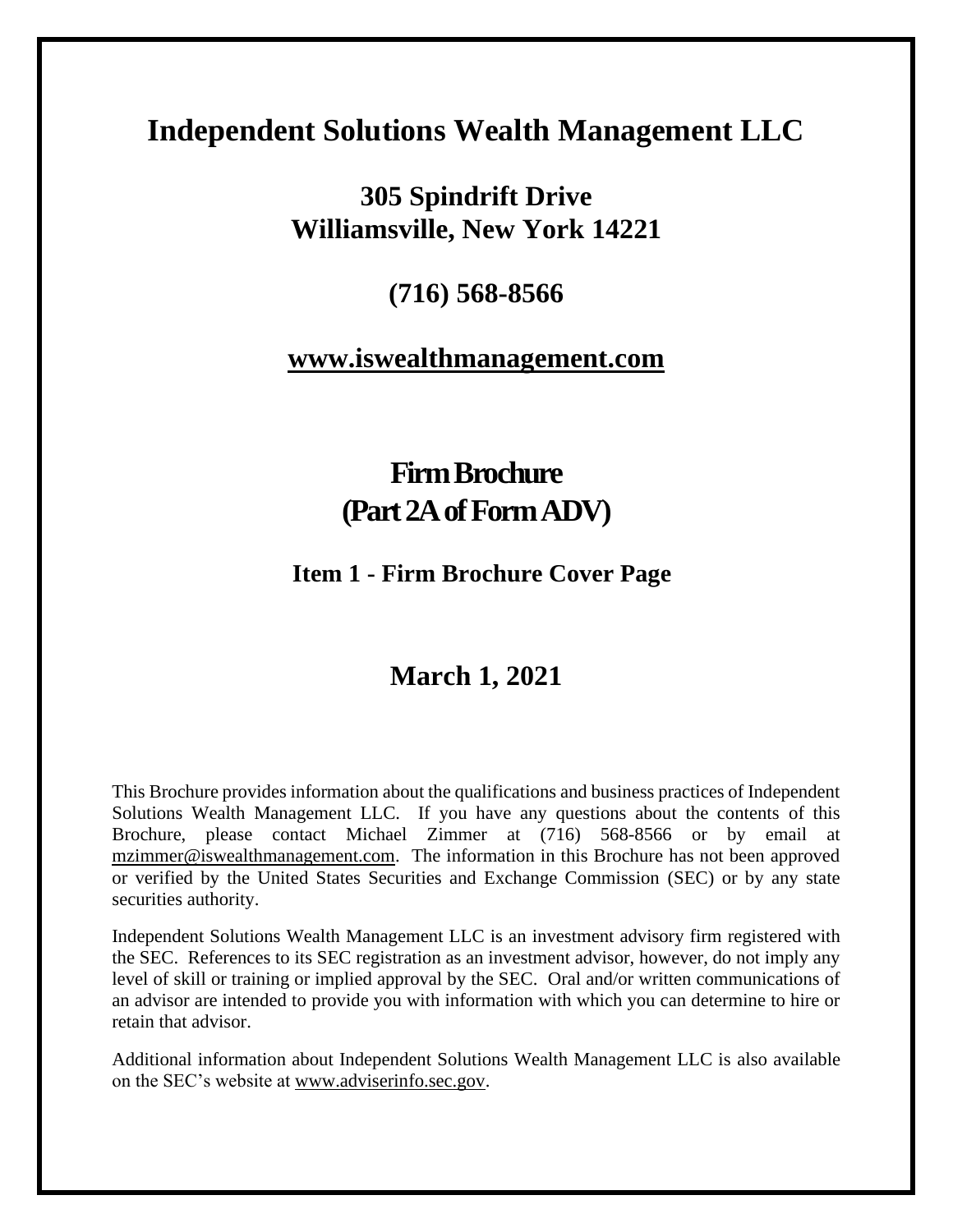# **Item 2 – Material Changes**

\_\_\_\_\_\_\_\_\_\_\_\_\_\_\_\_\_\_\_\_\_\_\_\_\_\_\_\_\_\_\_\_\_\_\_\_\_\_\_\_\_\_\_\_\_\_\_\_\_\_\_\_\_\_\_\_\_\_\_\_\_\_\_\_\_\_\_\_\_\_\_\_\_\_\_\_\_\_

## **Annual Update**

As required by Securities and Exchange Commission (SEC) regulations, this Firm Disclosure Document for Independent Solutions Wealth Management LLC is subject to ongoing review by the Firm's management. This Material Changes section of the brochure is a updated at least annually, or more frequently, if/when material changes have occurred since the previous release of the Disclosure Document. In the event there have been material changes, clients of Independent Solutions Wealth Management LLC will receive a copy of this Material Changes page which reflects those noteworthy changes.

**\_\_\_\_\_\_\_\_\_\_\_\_\_\_\_\_\_\_\_\_\_\_\_\_\_\_\_\_\_\_\_\_\_\_\_\_\_\_\_\_\_\_\_\_\_\_\_\_\_\_\_\_\_\_\_\_\_\_\_\_\_\_\_\_\_\_\_\_\_\_\_\_\_\_\_\_\_\_**

#### **Material Changes Since the Last Update**

Since its last Disclosure Document filing in December 2020, Independent Solutions Wealth Management LLC implemented noteworthy policy and/or procedural changes relative to its investment advisory practice deemed by the Firm's Chief Compliance Officer to merit amending this Disclosure Document and forwarding of Material Changes notifications of those changes to its clients, in keeping with regulatory requirements. Accordingly, our clients are herein advised of the following changes since its last Disclosure Document amendment filing:

Clients are herein advised that effective October 2020, John Haberstro and Dawn Robinson terminated their association with Independent Solutions Wealth Management LLC in their capacities as Investment Advisor Representatives of the Firm.

The Firm elected during the fourth quarter of 2020 to participate in private placement securities offerings for qualified clients, as defined by the Securities and Exchange Commission.

Independent Solutions will no longer offer new clients the option of utilizing its Beta Source portfolio model effective March 15, 2021.

**\_\_\_\_\_\_\_\_\_\_\_\_\_\_\_\_\_\_\_\_\_\_\_\_\_\_\_\_\_\_\_\_\_\_\_\_\_\_\_\_\_\_\_\_\_\_\_\_\_\_\_\_\_\_\_\_\_\_\_\_\_\_\_\_\_\_\_\_\_\_\_\_\_\_\_\_\_**

### **Full Brochure Available**

Independent Solutions Wealth Management LLC will provide its clients with its most current Disclosure Document and Brochure Supplement, which is comprised of Form ADV Part 2A, Part 2B Brochure Supplement and Part 3 (Client Relationship Summary or Form CRS), at any time without charge. If significant, material changes to the manner in which our Firm conducts its advisory business are enacted by the Firm, each client will be provided with this Material Changes section of our Disclosure Document advising them of such changes. In addition, annually it is offered to all clients through a separate mailing.

Our Form ADV Parts 2A and 2B, outlining the history and qualifications of our Firm and its advisors, are offered as separate free-standing documents. Part 3 is provided along with our Form 2A as well. Our Disclosure Document and Brochure Supplement may be requested at any time by contacting Michael Zimmer, the Firm's Chief Operations Officer, at (716) 568-8566 or [mzimmer@iswealthmanagement.com.](mailto:mzimmer@iswealthmanagement.com) Additional information about Independent Solutions Wealth Management LLC and its Investment Advisor Representatives is also available via the SEC's web site, [www.advisorinfo.sec.gov.](http://www.adviserinfo.sec.gov/)

Independent Solutions Wealth Management, LLC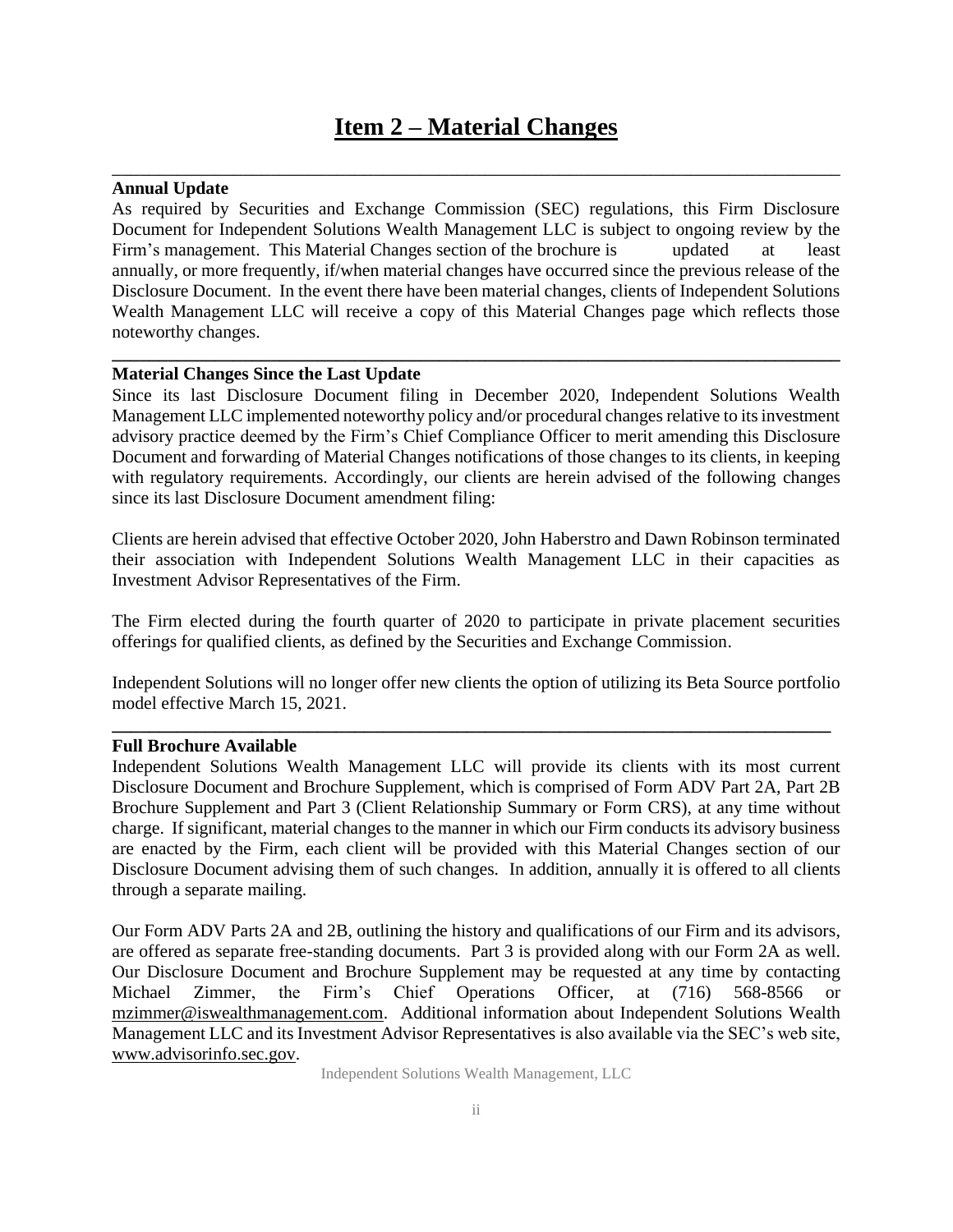# **Item 3 - Table of Contents**

| Item 8 - Methods of Analysis, Investment Strategies and Risk of Loss 11                 |  |
|-----------------------------------------------------------------------------------------|--|
|                                                                                         |  |
|                                                                                         |  |
|                                                                                         |  |
|                                                                                         |  |
|                                                                                         |  |
|                                                                                         |  |
|                                                                                         |  |
| Item 11 - Code of Ethics, Participation or Interest in Client Transactions and Personal |  |
|                                                                                         |  |
|                                                                                         |  |
|                                                                                         |  |
|                                                                                         |  |
|                                                                                         |  |
|                                                                                         |  |

Independent Solutions Wealth Management, LLC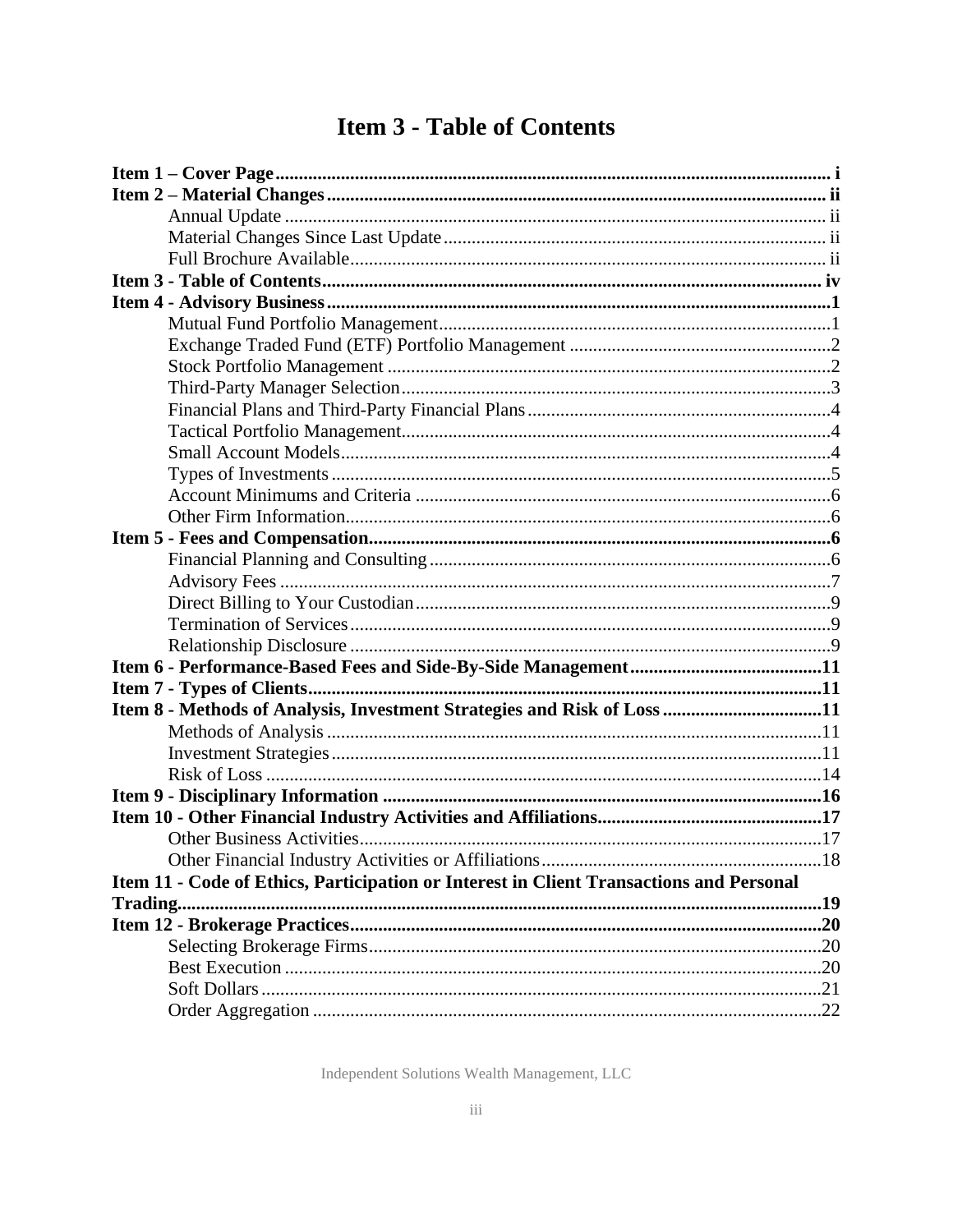Independent Solutions Wealth Management, LLC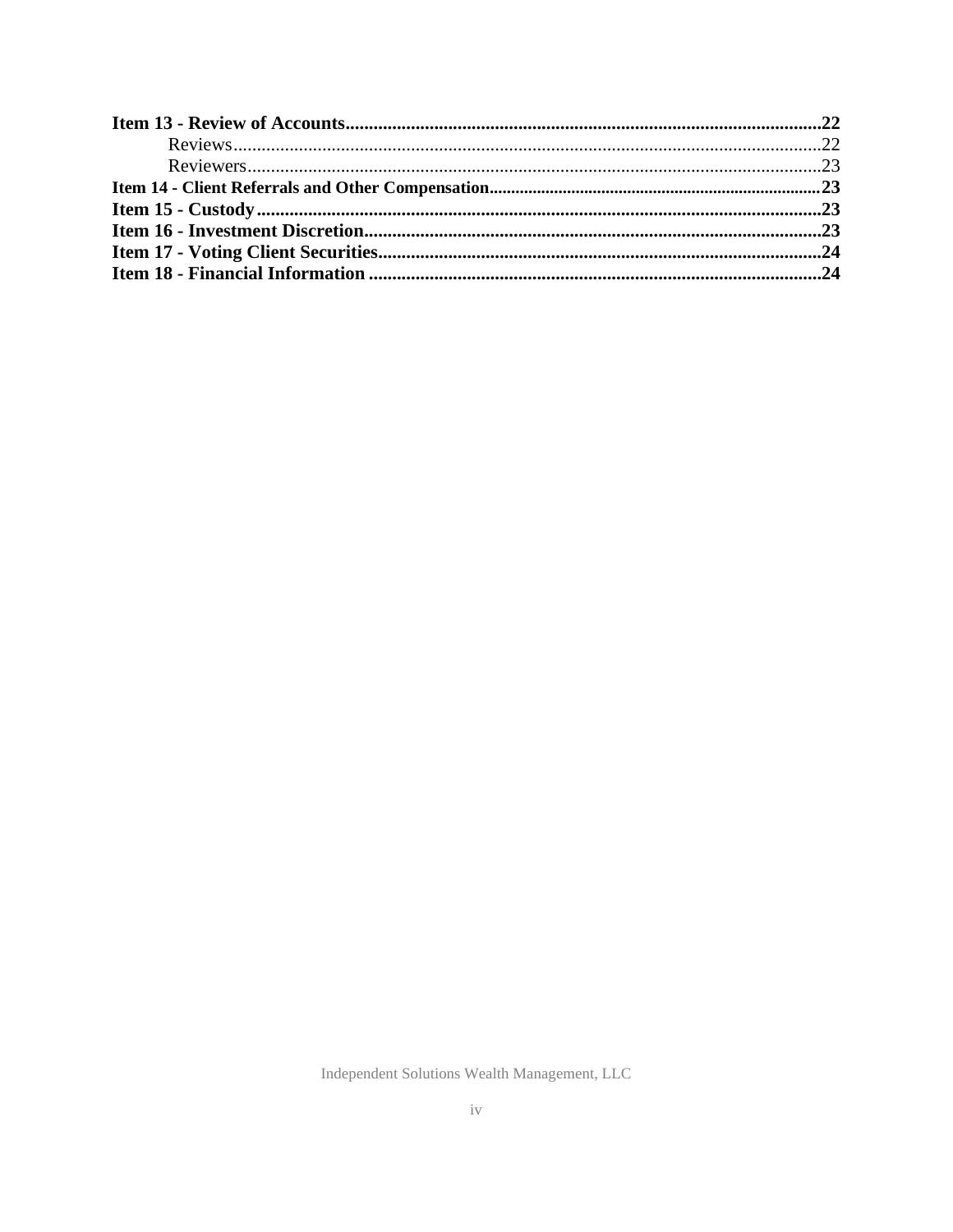# **Item 4 – Advisory Business**

Independent Solutions Wealth Management LLC, hereinafter referred to as "Independent Solutions", "we", "us" or "Firm", has been in business since 2008. The Firm is owned by Glenn Wiggle, Michael Lomas and Daniel Neiman, each of whom retain more than 25% ownership interest in the Firm. We provide various types of investment advice and related financial services for individuals and businesses, based upon the investment objectives of the particular client. We offer our investment advisory services on both a discretionary and non-discretionary basis. If we are engaged on a non-discretionary basis, you are under no obligation to act upon any of our recommendations or to implement those recommendations through Independent Solutions. If we are engaged on a discretionary basis and a client wishes to impose restrictions on investments by specific security or asset class, the client may do so in writing.

Depending upon your circumstances and desired services, our investment management services are primarily offered through the following asset management options:

- (1) Mutual Fund Portfolio Management (selecting and managing a portfolio of mutual funds);
- (2) Exchange Traded Fund (ETF) Portfolio Management (selecting and managing a portfolio of exchange traded funds
- (3) Stock Portfolio Management (selecting and managing a portfolio of individual securities;
- (4) Third-Party Manager Selection (selecting one of more third-party managers for your account);
- (5) Financial Plans and Third-Party Financial Plans (consulting services including financial analyses and development of long-term strategies);
- (6) Tactical Portfolio Management (selecting and managing actively traded portfolios using primarily ETFs, mutual funds and/or individual securities); and/or
- (7) Small Account Models.

# **Mutual Fund Portfolio Management**

You may engage us to provide diversified portfolio management. In that case, depending on your personal financial situation, we may recommend that you invest in accordance with one or more of our mutual fund portfolios. We have developed a number of portfolios which may include limited partnerships and/or other non-traditional asset classes. All portfolios are based upon asset allocation and diversification principles paired with a client's specific risk tolerance. Management of these portfolios is generally delegated to third-party money managers that have been subjected to an in-house due diligence review prior to being included on our list of "Best in Breed Money Managers."

The first step we take in determining our list of "Best in Breed Money Managers" is to establish an asset allocation model for portfolio offered. Each model is designed to adhere to one of the widely recognized broad asset allocation classifications which are:

- i. very conservative
- ii. conservative
- iii. moderate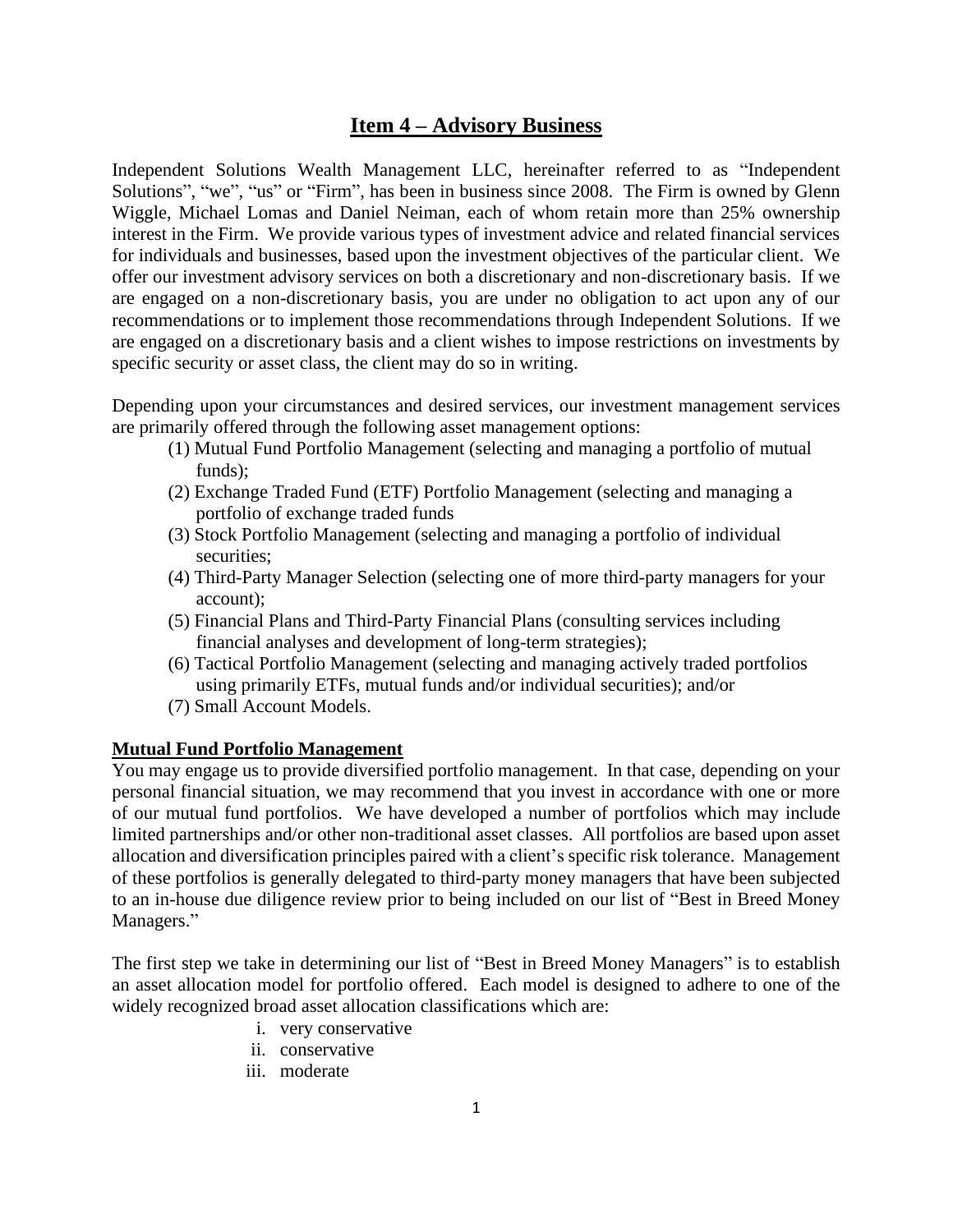- iv. moderate aggressive
- v. very aggressive

After determining the broad asset classes, we next determine the more detailed allocations using categories from large cap growth and value to international real estate. In most cases, we use at least eight sub-asset classes in each portfolio. We then break down the available mutual funds into these sub-asset classes. By doing so we are able to compare various fund managers' styles and performance to other managers who are buying the same types of investments. By following these specific research procedures, we are able to identify our "Best in Breed Money Managers."

We re-evaluate the managers on a monthly basis in order to determine whether our managers are still performing according to our criteria. If we are concerned about the performance of one of our managers, that manager will be placed on probation and tracked on a monthly basis. If we determine that the manager is solidly performing, then the manager will likely stay on our list of managers. If we determine that the underperformance is due to a manager change, a shift in investment policy or just poor security selection, the manager may be replaced.

The last step in our approach is portfolio review. We will review on a semi-annual basis the clients' portfolio allocations in relation to their model allocation. If warranted, we will rebalance at that semi-annual review. In certain cases, based on market conditions or possibly in the event of a manager change, we may rebalance more frequently or less frequently than semi-annually.

## **Exchange Traded Fund (ETF) Portfolio Management**

You may engage us to provide Exchange Traded Fund (ETF) Portfolio Management services to you. In that case, depending on your personal financial situation, we may recommend that you invest in one or more ETF portfolios. We manage our ETF portfolios in a manner similar to our management of mutual fund portfolios. An ETF is a security that tracks an index, a commodity or a basket of assets like an index fund, but trades like a stock on an exchange, thus experiencing price changes throughout the day as it is bought and sold. We use our research capabilities to allow us to compare performance and cost of funds that track the same or similar indexes to determine the "Peer Group Outperformers." The indexes used follow the same broad asset allocations as previously referenced in the mutual fund description above.

By taking these "Peer Group Outperformers" and using them in more specific, detailed asset classes, we form our ETF Portfolios. The same ongoing management we instill in our mutual fund portfolios carries over to our ETF Portfolios, namely re-applying research on a monthly basis and re-balancing semi-annually if necessary.

#### **Stock Portfolio Management**

If you are interested in investing in individual securities, we may recommend our Stock Portfolio Management services using a portfolio of individual stocks, bonds or other types of securities. Because our Stock Portfolio Management involves more active trading and a higher degree of risk, this is not a suitable investment for every client. Stocks held in the account are closely monitored, typically on a daily basis, and may involve short-term trading activities. Generally, we do not take into consideration the income tax effects of purchases and sales of securities held in the account.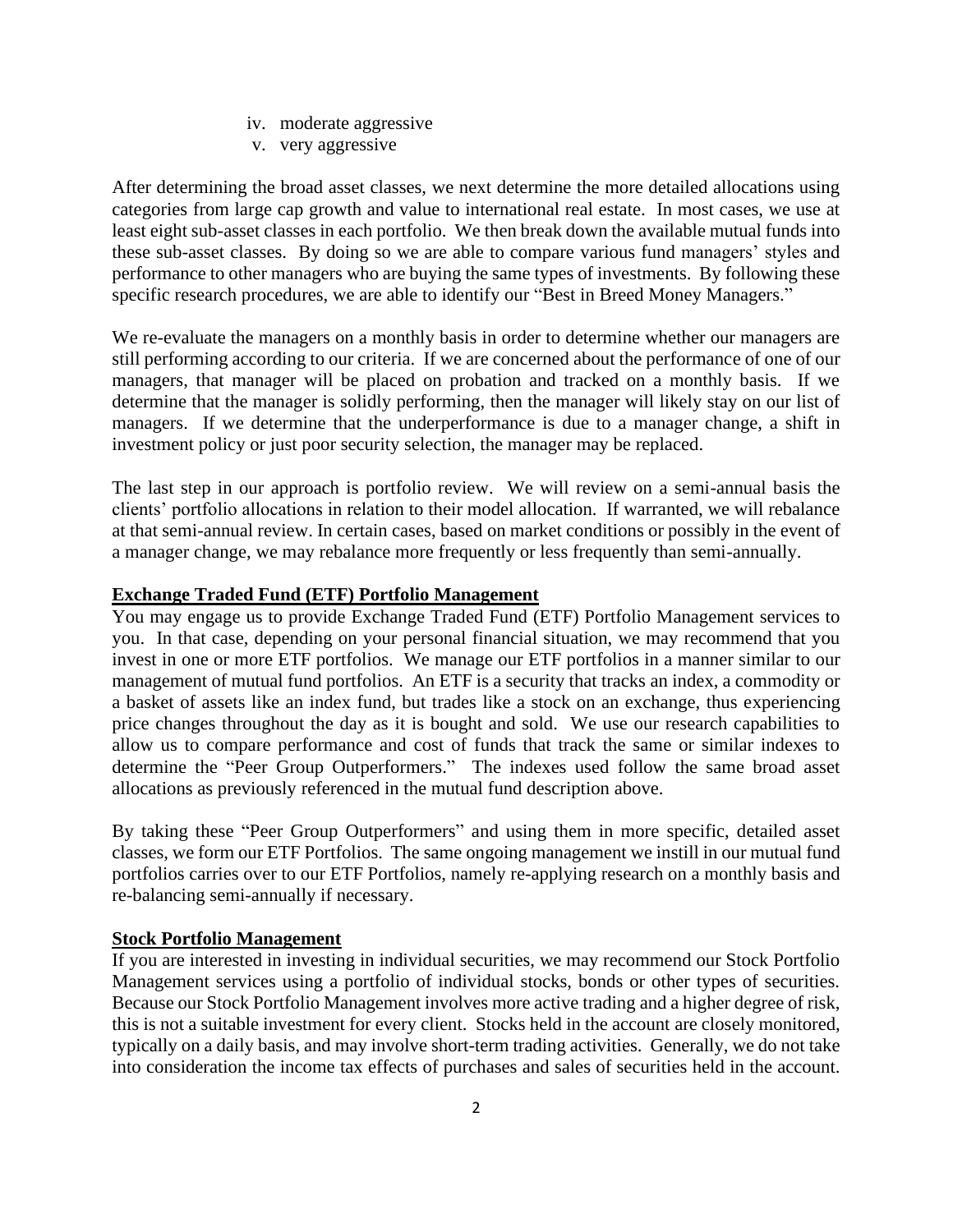Clients may be subject to additional fees/expenses, such as ticket charges or asset-based pricing, which could be charged by the clearing firm executing the actual securities trades. We require a minimum account balance of \$100,000 for clients who elect to use our Stock Portfolio Management services. We may waive this requirement for any reason including, but not limited to, a client having additional or related accounts under our management that in aggregate meet or exceed our account minimum requirements.

# **Third-Party Manager Selection**

You may engage us to evaluate, select, utilize and monitor the investment performance of independent investment managers ("Third-Party Managers"). Third-Party Managers may offer specialized expertise and experience in specific asset classes and, by retaining their services, you may achieve greater diversity in your investment portfolio and strategies.

We will obtain and provide you with information about Third-Party Managers, including their disclosure brochure, Form ADV Part 2. You may, however, be subject to any minimum account sizes or other conditions which could be imposed by a Third-Party Manager. Generally, though, we may be able to obtain exceptions from those conditions for our clients. Upon selecting a Third-Party Manager, clients then directly engage that Third-Party Manager using its respective client services agreement. Clients are billed for that advisor's fees and charges which are disclosed in the advisor's Form ADV Part 2 and advisory agreement.

On an ongoing basis, Independent Solutions will monitor and periodically report to you on the Third-Party Manager's performance with respect to your assets under that advisor's management but is not responsible for the manager's actions, omissions or performance. Our responsibility is limited to initially evaluating and recommending suitable managers for your account based upon reasonably available information at the time of that manager's engagement and periodically reporting on the manager's investment performance for your account. We will perform an initial limited background investigation on each manager, based in large part upon the information provided to us by the advisor and public sources of information. We may from time to time update our limited background check on a manager if known changes in the advisor's circumstances warrant.

Generally, Independent Solutions does not receive any compensation from a Third-Party Manager for referring our clients to them. Should we elect to change this policy, our clients will receive a copy of the Material Changes section of this Brochure which will outline the nature of the referral, our referral relationship with Third-Party Managers and the referral compensation we would receive.

If you terminate your relationship with Independent Solutions, you may be able to continue using the Third-Party Manager, at the discretion of you and the respective Third-Party Manager utilized. Independent Solutions, however, will have no continuing responsibilities after our termination with respect to your account or the manager.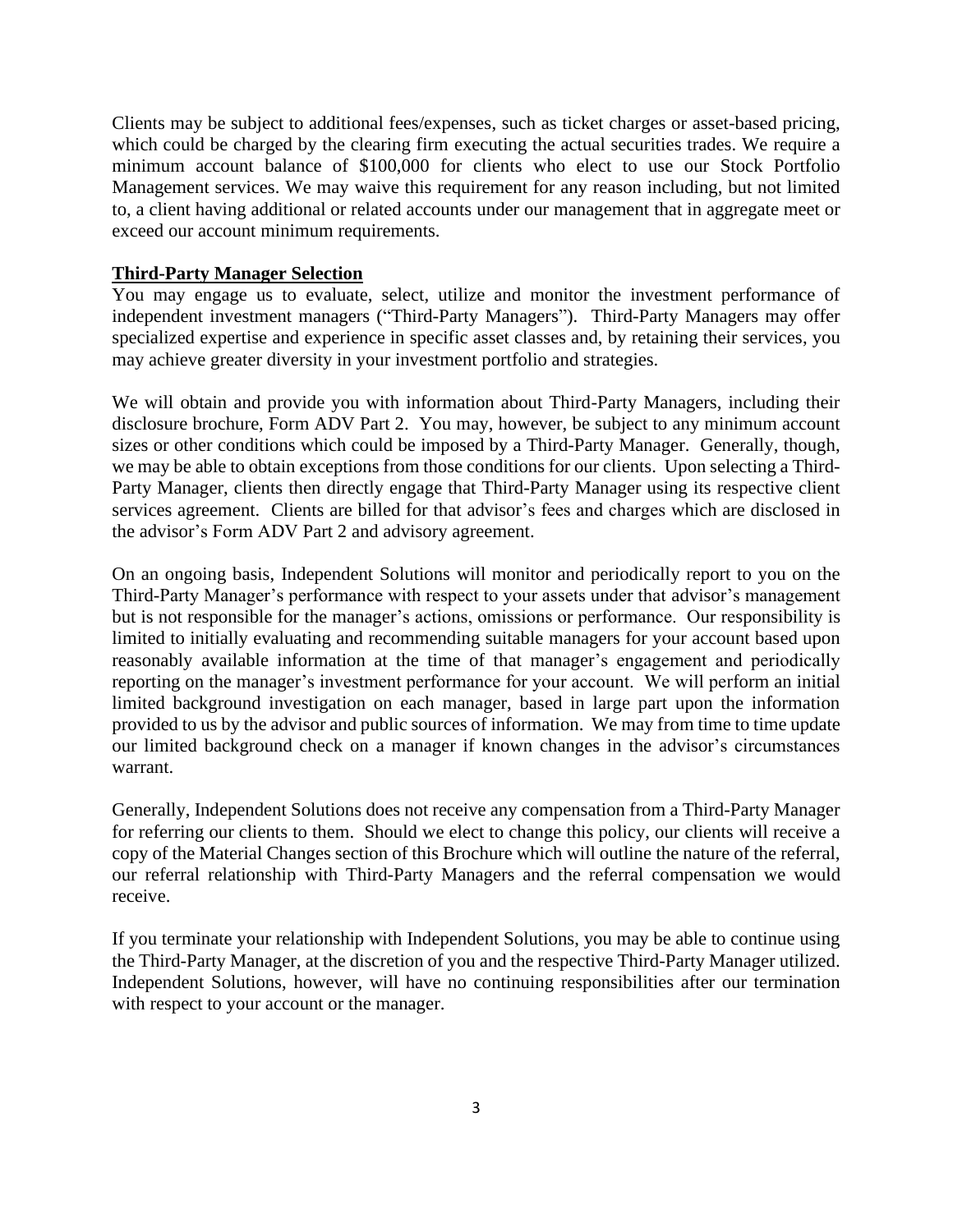#### **Financial Plans and Third-Party Financial Plans**

You may engage Independent Solutions or a Third-Party Manager to develop a formalized financial plan and corresponding asset management recommendations consistent with your financial objectives which will serve as a "road map" with which you can make and evaluate your management decisions. These services may entail separate but additional fees from standard asset management fees. Generally, these fees may be negotiable or waived, as can any requirement to implement recommendations with the party developing the plan.

# **Tactical Portfolio Management**

While most of our investment strategies involve strategic asset allocation, we do offer a tactical stock model. The tactical model has the ability to hold cash/money market, long and/or short market positions for varying periods of time depending on market conditions. The Firm will typically use index funds or ETFs as primary account holdings, however.

The tactical portfolio may also at times use leveraged ETFs. These types of ETFs use financial derivatives and debt instruments to magnify for its investors the returns of the underlying respective indexes they track (i.e. Dow Jones Industrial Average, Nasdaq-100, etc.). They seek to maintain a constant amount of leverage, such as 2:1 or 3:1, over the timeframe that assets are invested in them. For example, in a 2:1 leveraged ETF every \$1 of investor funds is matched with an additional \$1 of invested debt. As a result, if that leveraged fund's benchmark index returns 1% then the fund would show a 2% gross return. That 2% gross would be reduced by management fees and transaction costs to yield a net return of less than the 2%. Conversely, if the index drops by 1%, the fund would show a gross loss of 2%.

#### **Small Account Models**

Independent Solutions also offers small account models for the convenience of our clients and advisors/solicitors to allow clients to consolidate assets as they grow their portfolios to the minimal balances which may be required for other management options. This option is provided through the direct investment of individual client assets in select Neiman Funds, which currently include Neiman Opportunities Fund, Neiman Balanced Allocation Fund and Neiman Large Cap Value Fund. Clients are allowed to purchase shares in these funds on a load-waived basis. In addition, since Independent Solutions and Neiman Funds Management LLC have mutual owners, our Firm's standard investment advisory fee is waived as well.

To qualify for smaller account models, clients need to have other accounts at Independent Solutions where the total of all accounts invested with us for their households is at least \$50,000 in total assets. Under some circumstances, Independent Solutions may waive this requirement at its discretion. Small account portfolios require a minimum of \$3000 initial investment to establish the portfolio. Once the account value reaches \$50,000 by either additional contributions or market appreciation, we require a transition into one of our standard portfolio management options, with all related fees applicable to the portfolio selected. This requirement may also be waived at the discretion of the Firm.

While the Firm may elect to waive some fees for its small accounts, clients introduced to Independent Solutions through a solicitor for our Firm may charge a separate solicitor fee of up to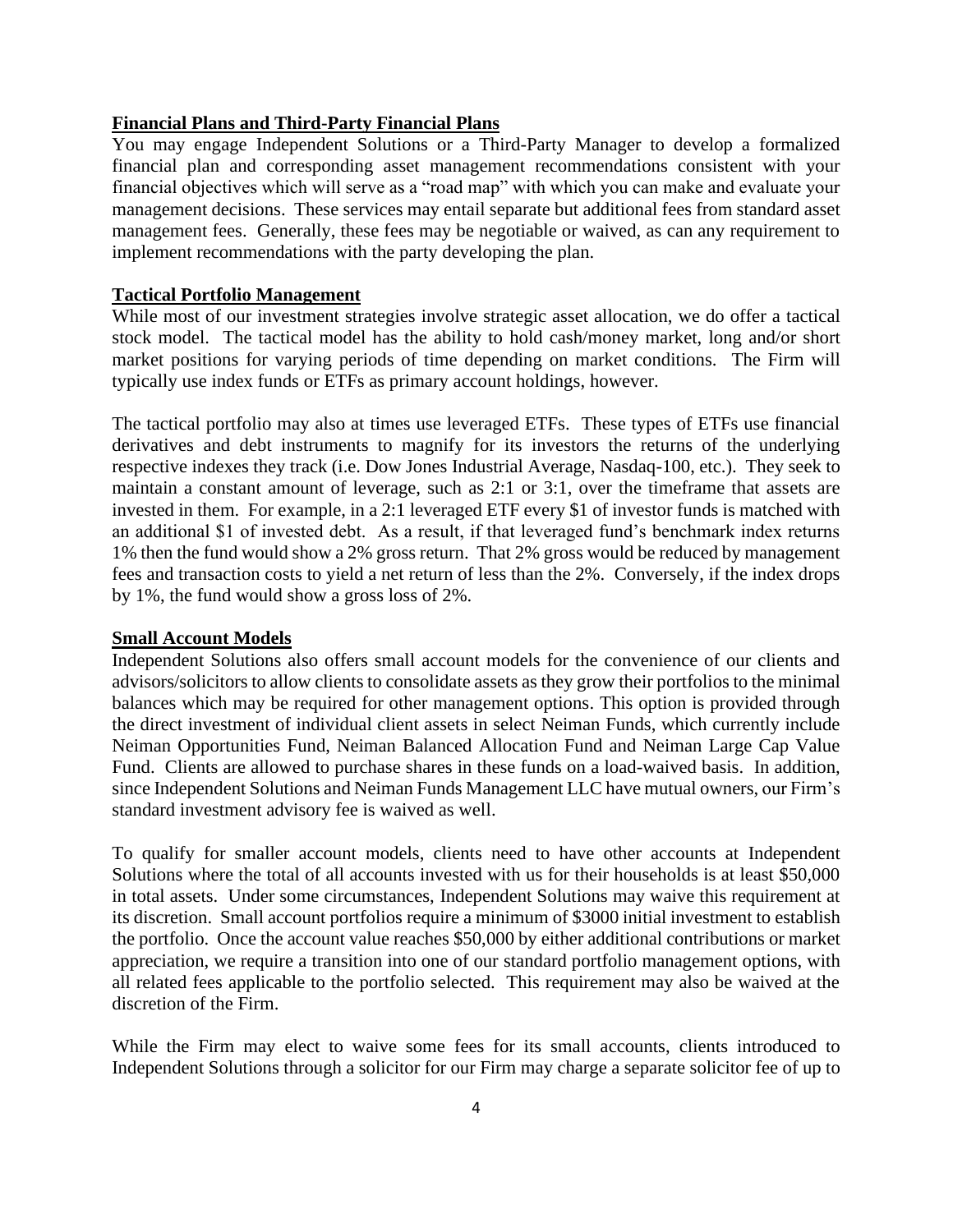2.00% of assets invested in these funds. More detail on this point is disclosed later in Item 10 of this document. While we will bill and collect these fees from our clients, Independent Solutions does not share in any portion of these solicitor fees.

#### **Types of Investments**

We offer advice about a wide variety of investment types, including individual stocks, mutual funds, index funds, exchange-traded funds, and fixed and variable annuities. With respect to these investments, you should be aware of the following:

**Mutual Funds, Index Funds and Exchange-Traded Funds:** Mutual funds of all types charge their shareholders various advisory fees and expenses associated with the establishment and operation of the funds. These fees and expenses are described in each fund's prospectus. These fees will generally include a management fee, shareholder servicing, other fund expenses, and sometimes a distribution fee. If the fund also imposes sales charges, you may pay an initial or deferred sales charge. These separate mutual fund fees are disclosed in each fund's current prospectus, which is available from the mutual fund and, upon request, can be provided by our firm.

Consequently, for any type of mutual fund investment, it is important for you to understand that you are directly and indirectly paying two levels of advisory fees and expenses: one layer of fees at the fund level and one layer of advisory fees and expenses to us. Generally speaking, most mutual funds may be purchased directly, without using our services, without incurring our advisory fees. Moreover, many mutual funds pay shareholder servicing fees (12b-1 fees) to brokerage firms in consideration of their services to the fund's shareholders.

Most mutual funds offer several "classes" of their shares which may be purchased by different types of investors or investors with different investment objectives. These are also described in the mutual funds' prospectuses. Depending on your investable assets, investment objectives, and time horizon, different classes may be more appropriate for your circumstances. In most cases, Independent Solutions purchases funds that are load-waived or no-load funds to save expenses for the client. We would be happy to discuss the benefits and alternatives with you if you desire.

**Variable Annuities:** Variable annuities are highly complex financial products offered by insurance companies. Your investment in a variable annuity contract is subject to both general market risk and the insurance company's credit risk. These and other risks are described in the variable annuities' prospectuses. Variable annuities are regulated under both securities and insurance laws and related rules and regulations. Variable annuities offer various benefits and features which may or may not have value to you depending on your circumstances and we would be pleased to discuss them with you. Like other types of investments, commissions are paid for the purchase of variable annuities and there may be substantial surrender charges. These commissions, surrender charges and other expenses are disclosed in the prospectus.

Like mutual funds, insurance companies charge a variety of fees and charges against the assets invested in the separate accounts of their policy holders. As noted above, this means that there are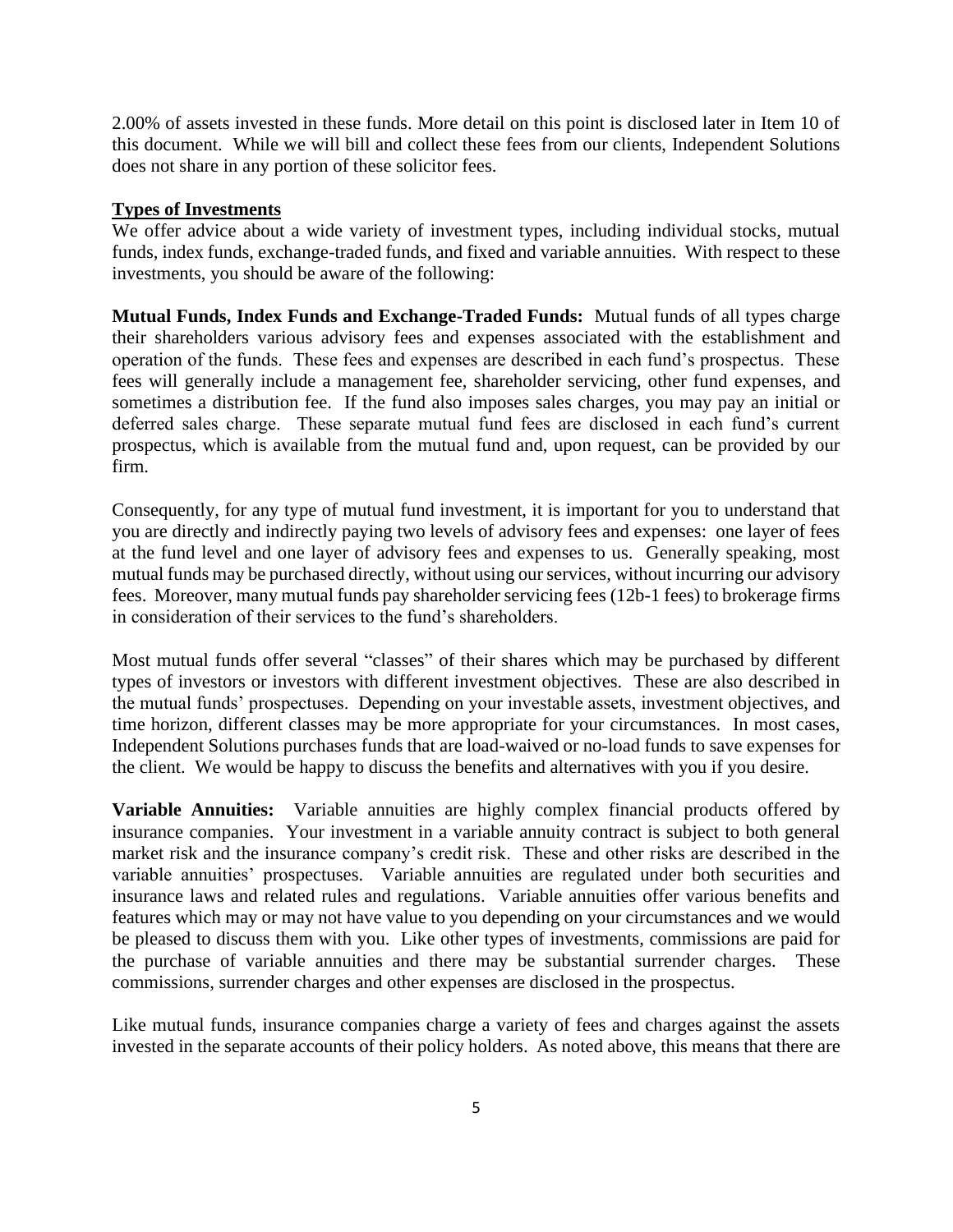two layers of advisory fees incurred – one layer by the insurance company and one layer to our firm for our advisory services.

**Private Placements:** Publicly-traded companies often seek to raise capital through the offering of unregistered securities of stock, bonds or warrants to a limited number of qualified or accredited investors, as defined by the SEC. These offerings are handled outside normal public market trading venues by select brokers or advisors and are referred to as private placements. Effective in 2021, Independent Solutions offers to serve as a private placement broker for accredited clients of the Firm.

# **Account Minimums and Criteria**

Our minimum account size varies depending on the type of model and portfolio and ranges from \$3,000 up to \$100,000. We may waive minimum account requirements for any reason including, but not limited to a client that has additional or related accounts that together exceed the minimum requirements.

Also, certain Third-Party Manager(s) may impose more restrictive account requirements. In such instances, we may alter our corresponding account requirements to accommodate those of the Third-Party Manager(s).

#### **Other Firm Information**

As of December 31, 2020, the Firm's total assets under management for advisory clients was approximately \$ 707,943,873 within 4031 advisory client accounts. All assets under the Firm's direct management as of that date were being managed on a discretionary basis only.

Clients of Independent Solutions may elect to utilize the services of Plan Confidence, an unrelated independent registered investment advisory firm which may provide qualified retirement plan allocation advice to clients of our Firm through an on-line venue. For clients utilizing their services, our Firm acts only in the capacity of a co-advisor with Plan Confidence and will execute Plan Confidence's recommendations for clients on a non-discretionary basis. Plan Confidence charges each client's monthly fee for their service directly to the client's credit card and remits a portion of this charge to Independent Solutions. Clients hold the ability to engage or terminate their relationship with Plan Confidence directly on-line at any time, without Independent Solutions' involvement.

At this time, Independent Solutions does not participate in any wrap fee programs but may serve as asset manager for advisory assets held by its clients in outside wrap programs.

# **Item 5 – Fees and Compensation**

## **Financial Planning and Consulting**

Independent Solutions provides financial planning and consulting services specific to each client's financial concerns, risk tolerance, investment return objectives and, where applicable, their tax status. Their advisor may also provide general non-investment advice on topics ranging from tax and budgetary planning, estate planning, insurance planning and business planning. While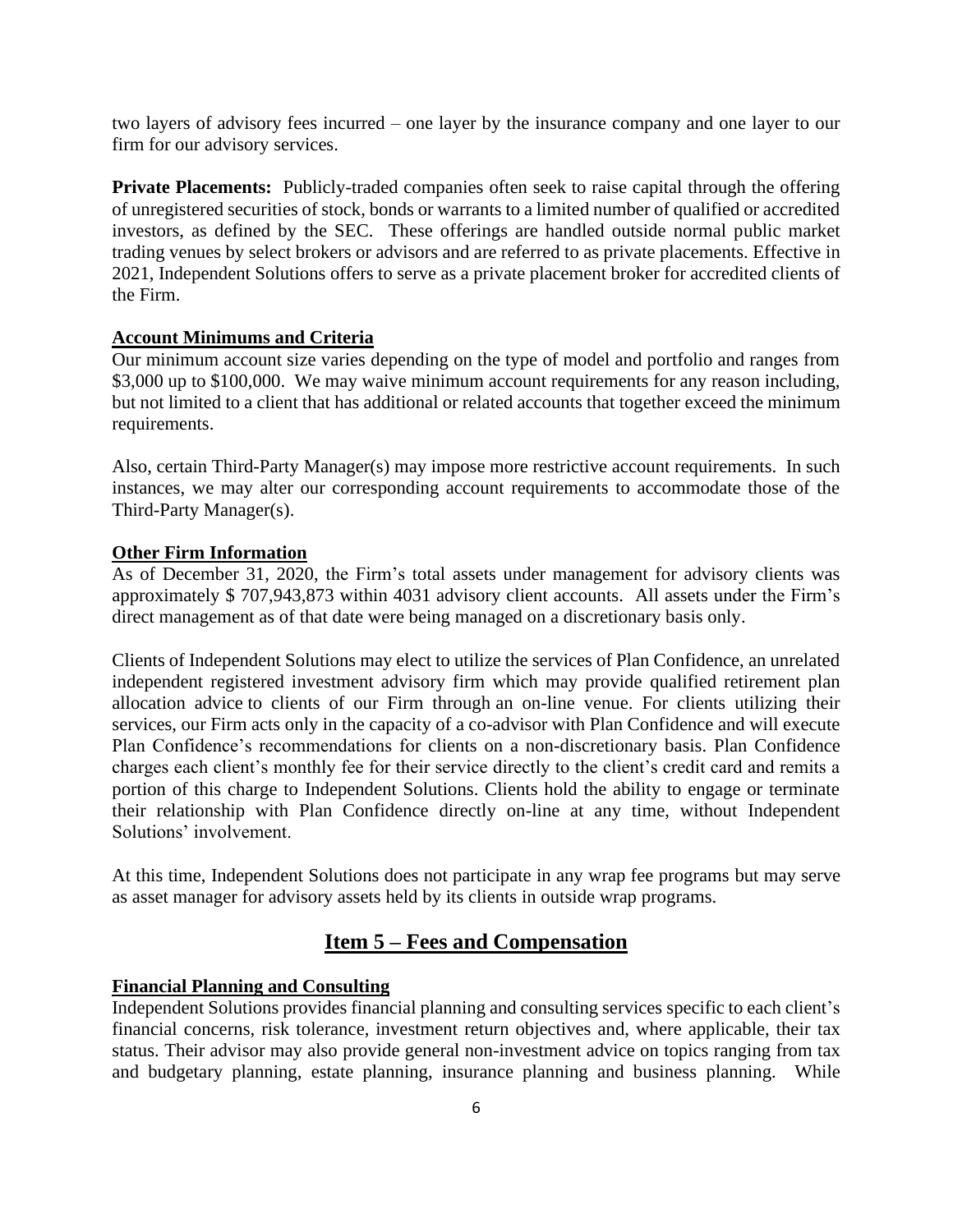generalized advice may be given in these areas, neither the Firm nor its IARs are tax accountants or attorneys. In these areas, clients are instructed to consult with their tax or legal advisors for specific recommendations.

Clients electing comprehensive financial planning services are charged a fee ranging from \$500 to \$10,000 based on the complexity of their financial concerns and the range of services to be provided by the Firm in conjunction with developing their financial plan. In these cases, the advisor performs all necessary information gathering and is primarily responsible for interactions with the client. If a financial planning client was referred to us by a solicitor, the client may also be charged a solicitor's fee ranging from \$0 to \$10,000 if the referring solicitor assists with information gathering from the client. The Firm does not share in the solicitor fee, if charged.

The advisor estimates the length of the project, the amount of work involved and the range of services that will be provided. These issues are discussed with the client and the fees are noted in the financial planning or consulting agreement the client signs. Fees for these services are due and payable either upon completion of the services or monthly in arrears based on the services received.

It is anticipated that the financial plan produced will be delivered within six months of the date of the agreement. The advisor considers fees for financial planning or a consulting project to be earned as progress is realized toward creation of the plan or completion of the service. Since fees are payable after services are performed, there are no unearned fees and the client is not due a refund upon early termination of an agreement. However, the advisor's fees are prorated from five (5) business days after signing the agreement to the date of termination.

When multiple services are offered, there is a potential conflict of interest since there is an incentive for the party offering financial planning services to recommend products or services for which the advisor, or a related party, may receive compensation. However, financial planning clients are under no obligation to act upon any recommendations of the advisor or to affect any transactions through the advisor if they decide to follow the recommendations.

If a client elects to engage the Firm for consulting services, we will typically charge hourly rates ranging from \$150 to \$300 per hour depending on the nature and complexity of the project. Fees for consulting projects may be billed monthly, at the end of a project or as agreed to with the client.

#### **Advisory Fees**

Depending on specific client circumstances or particular models, the Firm's advisory fees may be waived or negotiated, at the discretion of the Firm's President. Advisory fees for our Mutual Fund Portfolio Management service, ETF Portfolio Management service and Third-Party Manager Selection service range from 0% (if fees are waived) up to 2.50% (250 basis points) of the assets in the account as specified in our Investment Management Agreement. Our advisory fee for the Stock Portfolio Management service may range from 0% (if fees are waived) up to 2.75% (275 basis points) of the assets in the account.

Advisory fees assessed to clients are specified in the Investment Management Agreement executed at the time a client engages the services of Independent Solutions. Appropriate portfolio models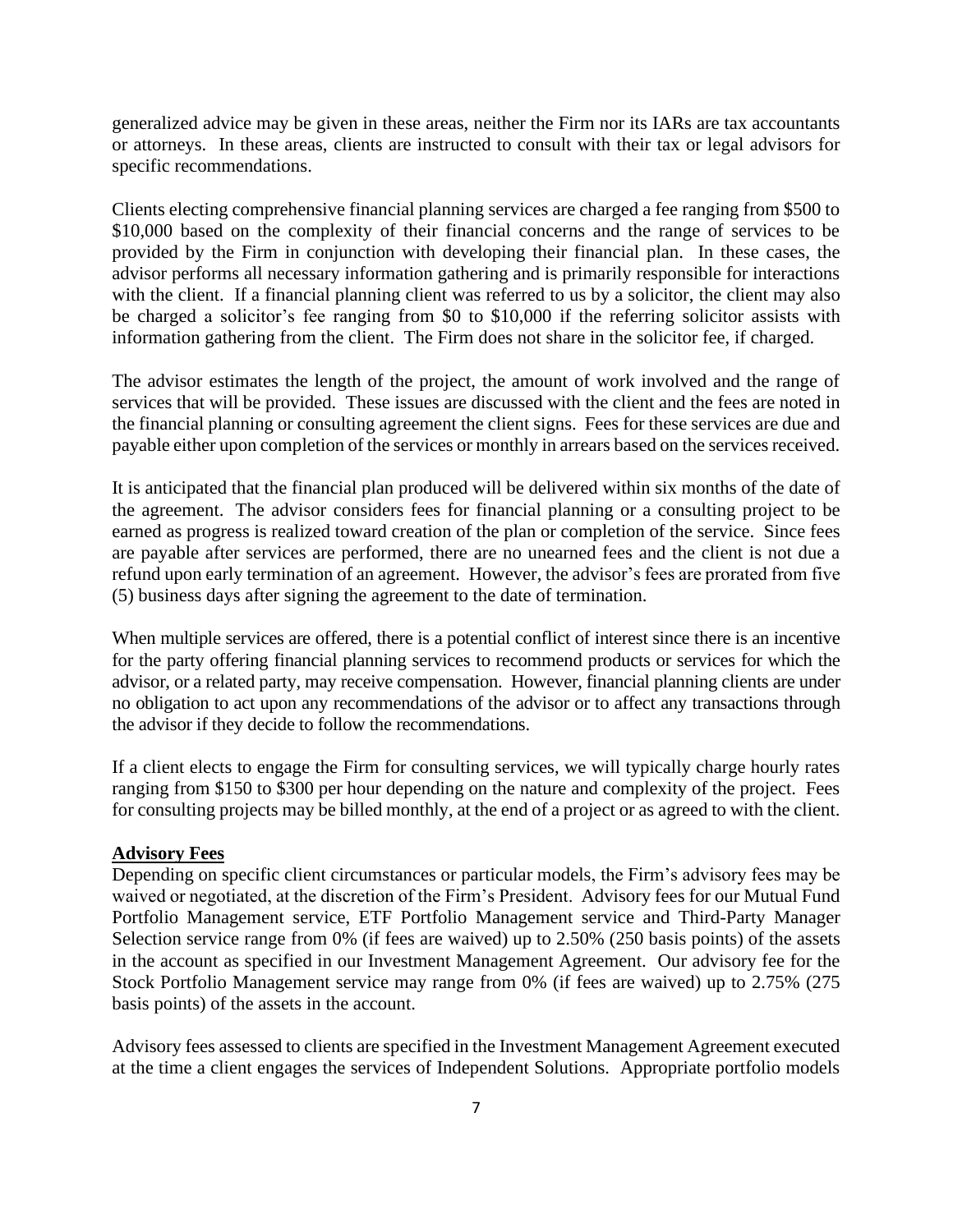and their respective fee schedules are determined by the IAR based on suitability and financial objective parameters conveyed by the client during initial discovery interviews. Fees may be negotiable within a client's selected Fee Schedule at the discretion of the IAR.

In determining the fee that we charge clients who are referred to us by a solicitor, we start with a base fee of either 0.20% (20 basis points), 0.50% (50 basis points) or 0.75% (75 basis points), depending upon which portfolio a client will be utilizing. Generally, fixed income portfolios will have a base fee starting at 0.20%, most mutual fund or ETF portfolios at 0.50% and stock portfolios at 0.75%. To that base fee, we add the solicitation fee charged by the referring solicitor, which is specified in the Solicitor Disclosure Statement given to them by their solicitor. If there is no solicitor involved, we will charge a fee of 0.50% (50 basis points) up to 2.50% (250 basis points). If you are referred to us by a solicitor, your total advisory fee will be based, in part, on the amount of the solicitation fee paid by us to the solicitor. Depending upon the amount of fees paid to a solicitor, you may be paying more or less than our other clients who were not referred by a solicitor for the same advisory services. As stated above, the Firm's President may allow exceptions to these fees, at his discretion.

The advisory fees are in addition to any fees charged by third-party investment advisors utilized as independent asset managers under our Third-Party Manager Selection service. You may also incur fees and charges for brokerage and/or custodial services such as ticket charges or other expenses charged by third parties such as custodial fees, deferred sales charges, odd-lot differentials, transfer taxes, wire transfer and electronic fund fees or other fees and taxes on brokerage accounts and securities transactions in connection with the management of your account. Mutual funds and exchange traded funds may also charge sales commissions and internal management fees, which are disclosed in each fund's prospectus. Such charges, fees and commissions are exclusive of and in addition to our fee. However, we will not receive any portion of these commissions, fees or additional costs incurred by clients.

Mutual funds and stock investments are meant to be long term investments. You may be subject to short-term trading fees imposed by some mutual fund companies held in managed mutual fund portfolios. These fees typically range from 1.00% to 2.00% and are charged when a fund in the portfolio is liquidated within ninety (90) days of purchase. Such short-term trading fees are exclusive of and in addition to our fee, as well, and we will not receive any portion of these fees.

Independent Solutions is compensated for its asset management or advisory services based on the percentages specified above applied to each client's assets under management. Fees are billed quarterly in arrears and are negotiable. Fees are due on the first day of the calendar quarter and are based on the account's asset value as of the average daily balance of the previous calendar quarter. Fees are prorated for accounts opened or closed during the quarter.

Independent Solutions may from time to time acquire Investment Advisor Representatives that bring existing client relationships to the Firm. When this is the case, their existing advisory client relationships may be "grandfathered in" under their previous fee schedule, which may differ substantially from Independent Solutions' fee schedule described above. Under these circumstances, the Independent Solutions Investment Management Agreement executed with their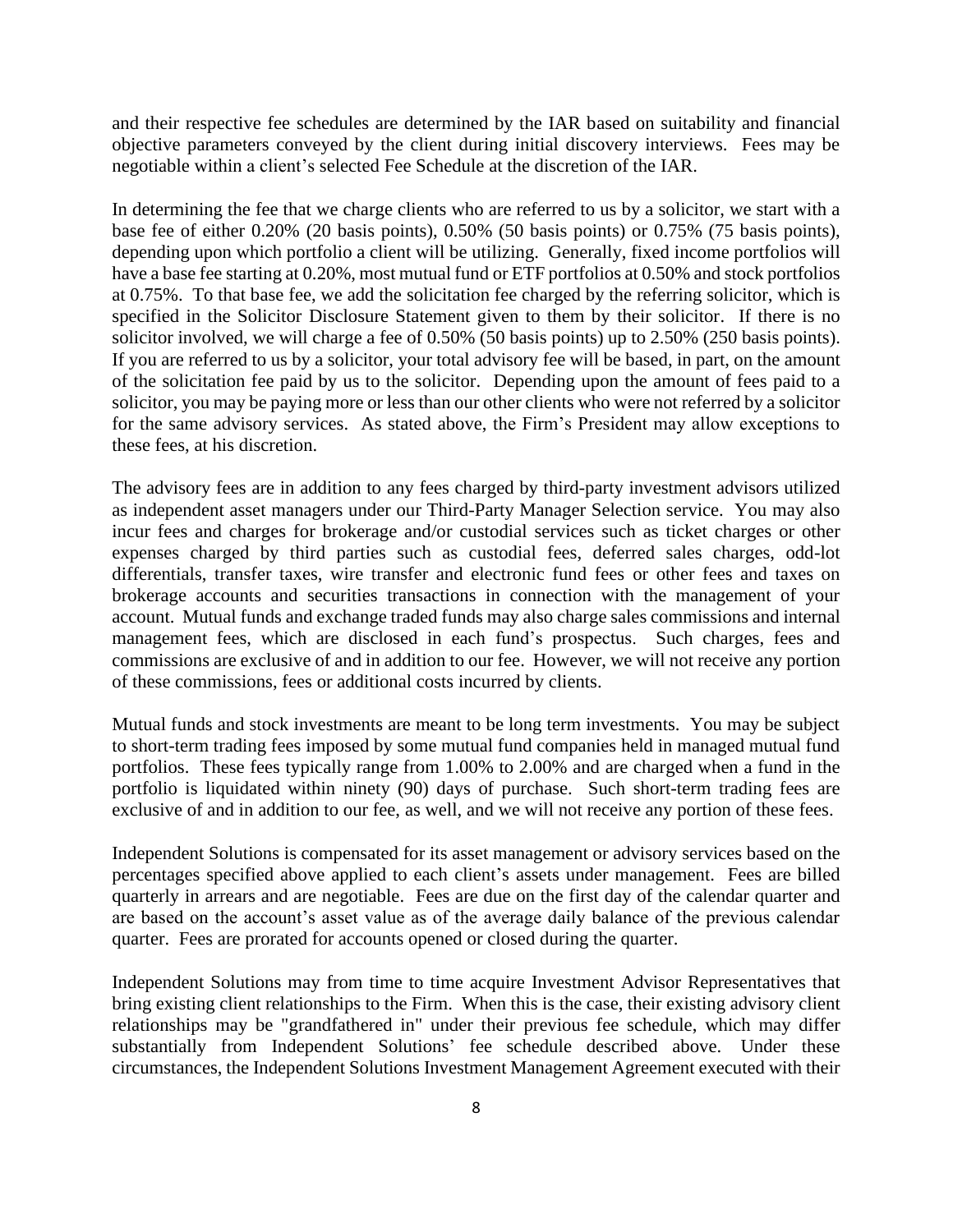clients will contain the grandfathered fee schedule previously agreed upon as opposed to the Firm's standard advisory fee schedule, subject to the review and approval of the CCO and/or President.

The Firm may also from time to time unilaterally amend its fee and/or billing arrangements. Generally, any such change will become effective after thirty (30) days prior written notice from the advisor to the client, unless the client terminates the investment management agreement. The thirty-day notification period may be waived by the advisor, however, if such change is warranted due to fluctuations in account values having an immediate impact on minimum portfolio size requirements. If such a change becomes necessary within thirty days prior to the end of a calendar quarter, the adjusted fee schedule will be applied to the next quarterly billing of fees following such change.

### **Direct Billing to Your Custodian**

Our Investment Management Agreement contains your authorization for your account custodian to directly deduct our fees from your advisory account. Your custodian's periodic statements will show each fee deduction from your account. You may withdraw your authorization for the deduction of these fees at any time by notifying us and your custodian in writing. In the event you do withdraw this authorization, you will be invoiced directly on the first day of each quarter with payment to be received by Independent Solutions within fifteen (15) days of the date of the invoice. You should understand, however, that we do not charge interest on overdue accounts and our advisory fee rates are premised upon the automatic fee deduction process. So, if you elect to withdraw your deduction authorization, we may need to change your fee structure or terminate our services to you.

#### **Termination of Services**

You may terminate any of our services, without incurring a fee or penalty, within the first five (5) business days after the date you sign our advisory service agreement. After this initial five business day period, either you or we may terminate the contract upon five (5) business days' written notice for any reason. Since fees are payable after services are performed, there are no unearned fees and the client is not due a refund upon early termination of an investment advisory contract. However, the advisor's fees are prorated to the date of termination. You will still be responsible for paying the balance due for our services rendered during that quarter.

Upon termination of our financial planning services, any pre-paid advisory fees will be prorated and, if more than \$5.00, refunded based on the number of days services were rendered during that calendar quarter. Refunds of fees paid from a tax-qualified plan or account should be returned to the plan or account so they are not treated as distributions. Some plan custodians may treat such refunds as new contributions, which may reduce the amount of other contributions you can make during that tax year. Upon termination of our consulting services, typically the initial deposit will not be refunded if we have performed services for your benefit. If we have completed the project, you will still be responsible for paying the balance due for our services rendered.

#### **Relationship Disclosure**

Some associated persons of Independent Solutions (Glenn Wiggle, Michael Lomas and Dan Neiman) have an ownership interest in Neiman Funds Management LLC ("NFM"), which is a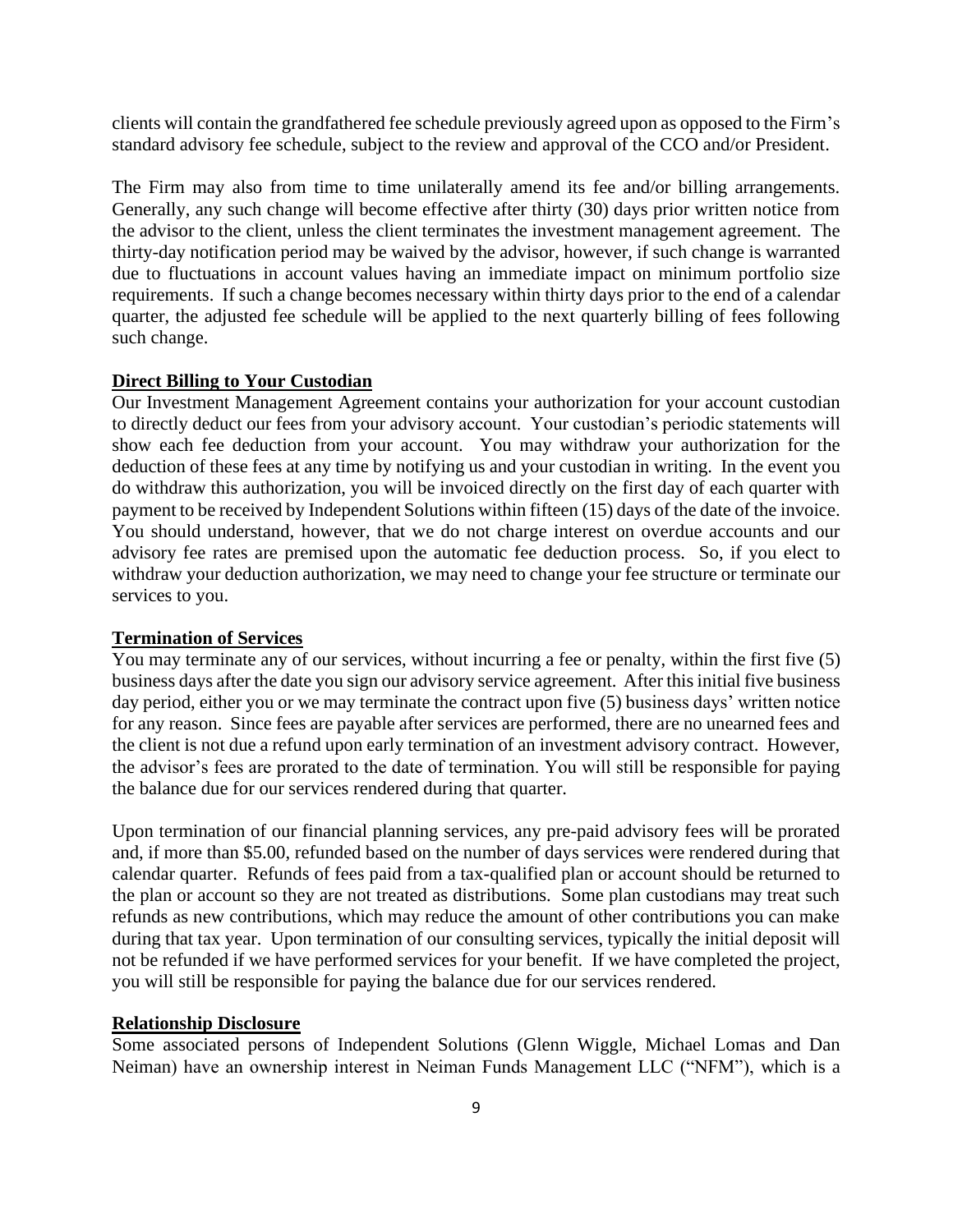registered investment advisor. NFM provides investment advisory services to Neiman Large Cap Value Fund (the LCV Fund), Neiman Balanced Allocation Fund and Neiman Opportunities Fund, collectively ("Neiman Funds"). As a result of this relationship, these associated persons of Independent Solutions receive additional economic benefits in the way of either expense reimbursements or other fee sharing arrangements with NFM. The Neiman Funds may reimburse NFM for marketing and distribution expenditures related to the Fund family.

The Neiman Funds are also investment products offered to clients within the model portfolios designed by Independent Solutions Wealth Management, LLC. These relationships may create an incentive for the associated persons to recommend that clients invest in the Neiman Funds and for Independent Solutions Wealth Management, LLC to continue to include it in their model portfolios.

For the small account models only, Independent Solutions has chosen to waive their standard advisory fee of .50 percent since the portfolio will consist entirely of Neiman Funds options. When the account size reaches \$50,000 the small account model will be reallocated into the full model allocation and the 0.50 investment advisory fee will be reinstated.

NFM receives an annual investment management fee from the Neiman Funds of 1.00% of the average daily balance for net assets for the LCV Fund, the Neiman Balanced Allocation Fund, and the Neiman Opportunities Fund. Additionally, NFM has agreed to waive management fees and reimburse expenses to the extent necessary to maintain total annual operating expenses of the LCV Fund, Balanced Allocation Fund and Opportunities Fund (excluding brokerage fees and commissions, interest and other borrowing expenses, taxes, extraordinary expenses and the indirect costs of investing in Acquired Funds) at 1.45% of its average daily net assets for Class A Shares through July 31, 2019.

In October 2018, Paul Meeks joined Independent Solutions in a dual capacity. He provides advisory services to clients as an IAR of the Firm and, as a CFA, also provides portfolio management services to the Firm for several of Independent Solutions' portfolio offerings. In addition, he serves an unrelated role of portfolio manager for Wireless Fund (WIREX), an equity mutual fund headquartered in El Cajon, California which invests primarily in stocks of wireless technology companies. While it is unlikely he will direct Independent Solutions clients to WIREX, the possibility that he could does create a potential conflict of interest and is herein disclosed accordingly. Any such interactions between WIREX and Independent Solutions' clients must be disclosed in advance by Mr. Meeks to the Independent Solutions CCO to monitor for conflicts of interest. WIREX is unrelated to and unaffiliated with Independent Solutions and Mr. Meeks would be compensated directly by WIREX for his services to that entity. Independent Solutions does not share in any compensation received by Mr. Meeks from WIREX.

However, to address potential conflicts of interest, clients are under no obligation to act upon any recommendations of the associated persons of Independent Solutions and may opt out of including any specific asset classes in their portfolio.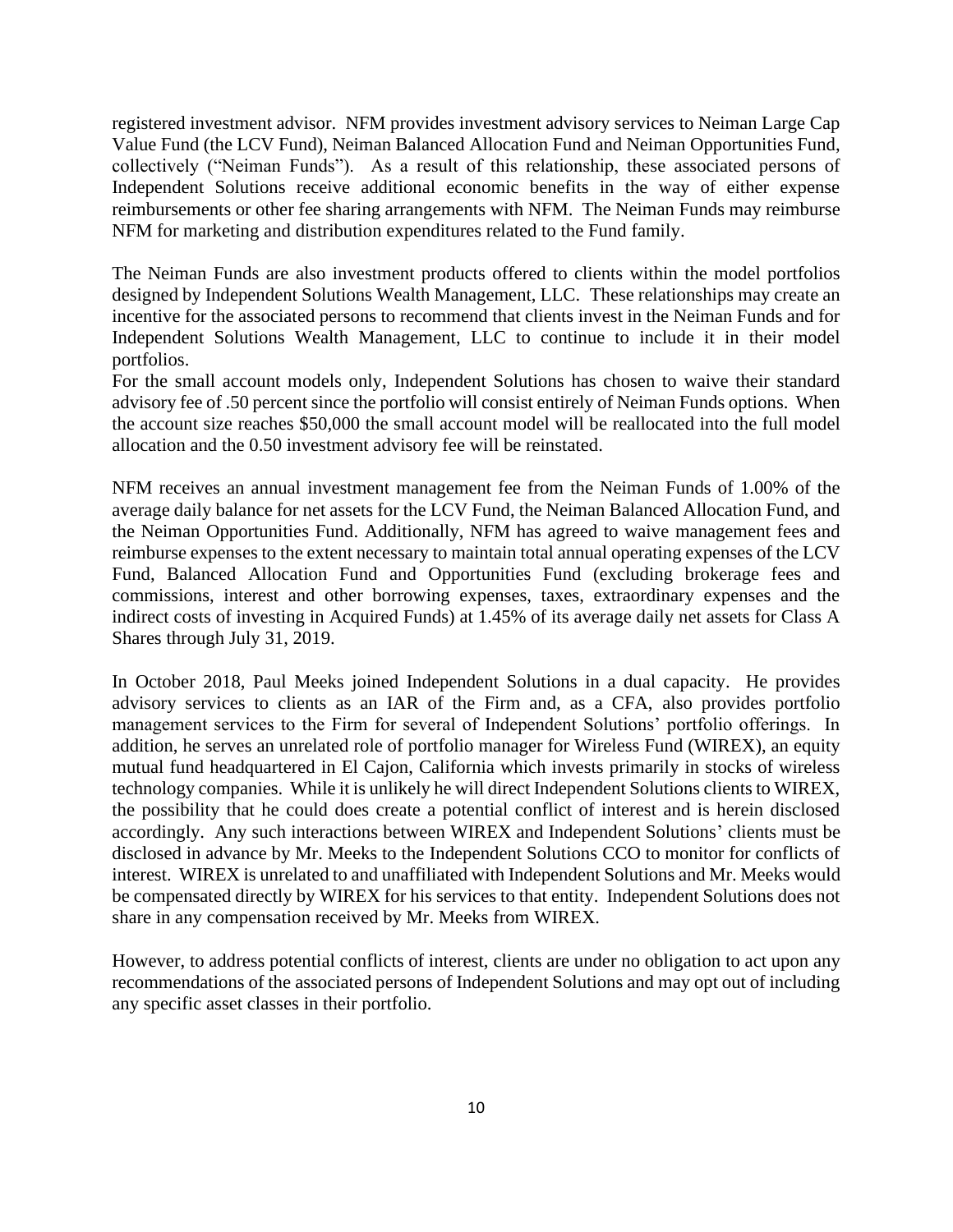# **Item 6 – Performance-Based Fees and Side-By-Side Management**

Independent Solutions does not charge any performance-based fees (fees based on a share of capital gains on or capital appreciation of the assets of a client).

# **Item 7 – Types of Clients**

Independent Solutions provides portfolio management services to individuals, high net worth individuals, corporate pension and profit-sharing plans and trust programs. The minimum dollar amount generally required to open an advisory account is \$50,000. However, Independent Solutions' Small Account model permits a lower minimum of \$3,000 to open an account utilizing this model. The minimum dollar amount generally required to maintain an account in our services, including some ETF portfolios, is \$25,000. We may waive this requirement for any reason including, but not limited to, a client that has additional or related accounts that together exceed the minimum requirements.

# **Item 8 – Methods of Analysis, Investment Strategies and Risk of Loss**

# **Methods of Analysis**

We use a variety of methods of investment analysis and obtain information from a number of sources including, but not limited to, Morningstar, Yahoo Finance, and Investor's Business Daily. These sources are both public and by purchase, which we believe to be reliable and upon which we regularly depend for making our investment decisions; however, we are not responsible for the accuracy or completeness of this information.

We use both fundamental and technical methods to analyze the securities in which we invest client accounts. Fundamental analysis is a technique that attempts to determine a security's value by focusing on the economic wellbeing of a financial entity as opposed to only its price movements. It generally involves assessing a company's or security's value based on factors such as financial structure, sales, earnings, assets, markets, management, products and services.

When conducting fundamental analysis, we will review a company's financial statements and consider factors including whether the company's revenue is growing, if the company is profitable, if the company is in a strong enough position to beat its competitors in the future, and if the company is able to repay its debts.

We also utilize technical analysis to evaluate potential investments. Unlike fundamental analysis, technical analysis does not analyze the company's value, but instead analyzes the trends and movements in a security's price in the market. Technical analysis studies the supply and demand in the market in an attempt to determine what direction, or trend, will continue in the future.

## **Investment Strategies**

We have developed a number of strategies that include strategic allocation portfolio management, tactical portfolio management and individual stock management. Our strategic allocation portfolios are based on the principles of Modern Portfolio Theory and Efficient Frontier portfolio modeling. We generally follow portfolio allocations consistent with those recommended by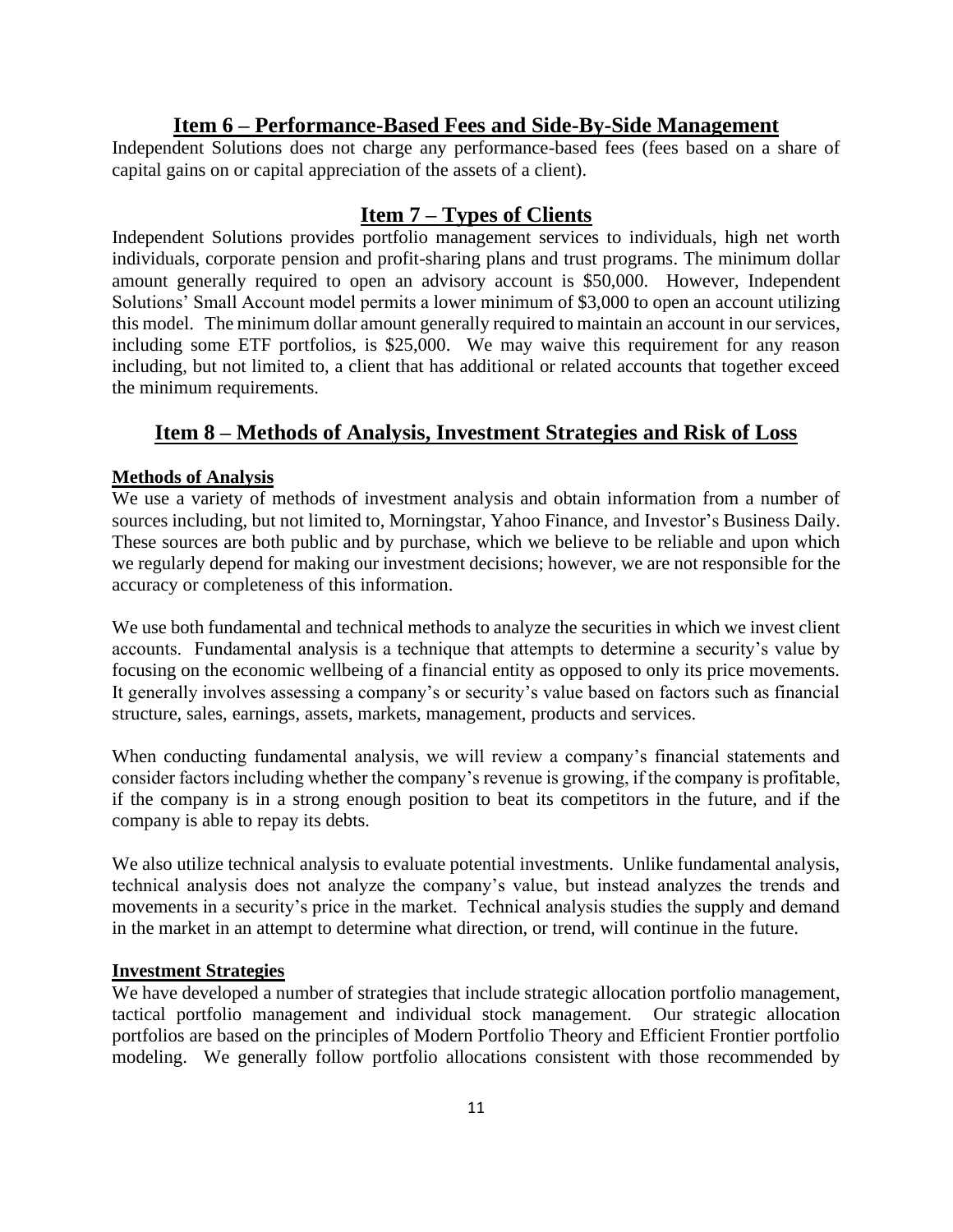Morningstar; however, we also offer our own allocation models and strategies as well as tactical strategies using index type mutual funds or ETFs.

The first step we take in determining our list of "Best in Breed Money Managers" is to establish the asset allocations of each of the portfolios. We use widely recognized broad asset allocations which are: very conservative, conservative, moderate, moderate aggressive and very aggressive.

After determining the broad asset classes, we next determine the more detailed allocations using categories from large cap growth and value to international real estate. In most cases, we use at least eight sub-asset classes in each portfolio. We then break down the world of mutual funds into these sub-asset classes. By doing so we are able to compare managers' styles and performance to other managers who are buying the same types of stocks. When conducting our analysis, we review such factors as manager tenure, turnover, alpha, performance, as well as risk factors such as standard deviation and beta.

We re-evaluate the managers on a monthly basis in order to determine whether our managers are still top performing fund managers. If we are concerned about the performance of one of our managers, that manager will be placed on probation and tracked on a monthly basis. If we determine that the manager is solidly performing, then the manager will likely stay on our list of managers. If we determine that the underperformance is due to a manager change, a shift in investment policy or just poor selection, the manager will be replaced.

The last step in our approach is portfolio review. We will review on a semi-annual basis the clients' portfolio allocations in relation to the model allocation. If warranted, we will rebalance at that semi-annual review. In certain cases, based on market conditions, we may rebalance more or less frequently than semi-annually.

For our tactical portfolio management, we engage a number of research methods and information to determine the portfolio position whether long, short, or neutral. We will analyze such economic indicators as relative strength, moving averages, overall economic information, and chart analysis. We engage a number of different research services including, at times, purchasing signals from other advisory firms. Independent Solutions offers both tactical bond portfolios and tactical stock portfolios and typically uses Rydex or similar funds or Exchange Traded Funds (ETFs) that are similar to an index, such as the S&P 500, Nasdaq Composite or a bond index.

We also manage portfolios of ETFs in a manner similar to our management of mutual fund portfolios. An ETF is a security that tracks an index, a commodity or a basket of assets like an index fund, but trades like a stock on an exchange, thus experiencing price changes throughout the day as it is bought and sold. We use our research capabilities to allow us to compare performance and cost of funds that track the same or similar indexes to determine the "Peer Group Out-Performers." The indexes used, follow the same broad asset allocations as previously referenced in the mutual fund description above.

You may engage us to evaluate, select, and monitor the investment performance of independent investment managers ("Third-Party Managers"). Third-Party Managers may offer specialized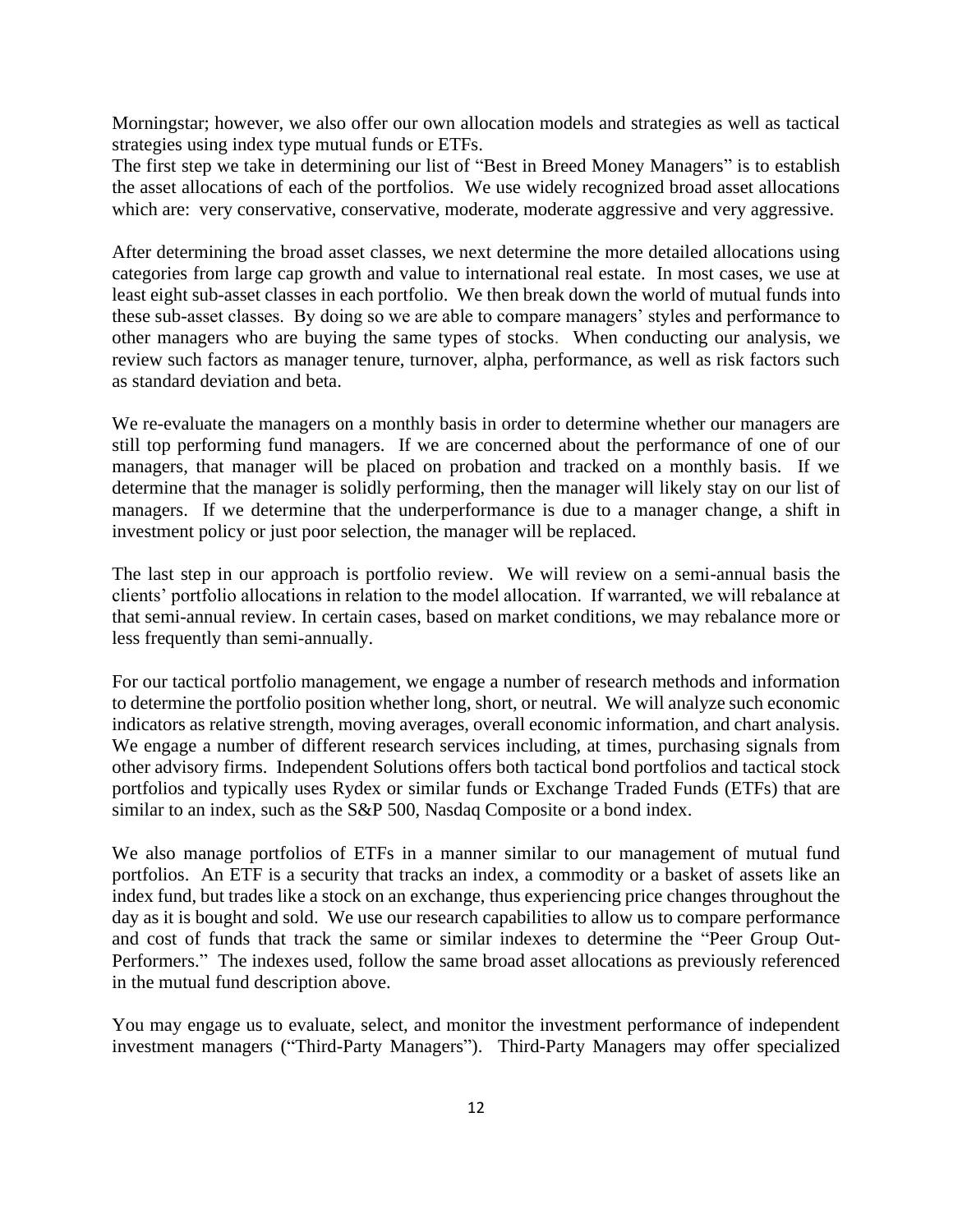expertise and experience in specific asset classes and, by retaining their services; you may diversify your investment portfolio and strategies.

We will review Third-Party Managers, including their Form ADV Part 2 and Brochure Supplement, in much the same way we review our mutual fund managers. Third-Party Managers are not affiliated with our firm and we are not responsible for their services. If we receive any compensation from a Third-Party Manager for making a referral, you will receive a specific disclosure brochure about the nature of the referral, the referral relationship, and the referral compensation.

If you terminate our services, you may be able to continue using the Third-Party Manager; however, we will have no continuing responsibilities after our termination with respect to your account or the advisor.

We also invest in individual securities for client accounts or we may recommend our Stock Portfolio Management services using a portfolio of individual stocks, bonds or other types of securities. In recommending our Stock Portfolio Management services, we may consider your net worth to determine whether this investment is appropriate for your personal financial situation. Because this service involves more active trading and a higher degree of risk, it is not a suitable investment for every client. Stocks held in the account are closely monitored by the IAR, typically on a daily basis, and may include short-term trading activities. Generally, we do not take into consideration the income tax effects of purchases and sales of securities held in the account.

We require a minimum balance of \$100,000 for each client using the Stock Portfolio Management services. This requirement may be waived by the Firm for any reason including, but not limited to, the aggregation of additional client or related household accounts that together exceed this minimum requirement.

Within our Stock Portfolio Management service, we manage three stock portfolio strategies which include an all cap growth, a large cap value and a large cap value with options selection. The all cap growth portfolio seeks to maximize returns by investing mainly in common stocks with high relative strength. Although mostly invested in large cap companies, holdings in this portfolio may include small cap companies and international companies. The portfolio may also include ETFs that represent a specific sector or index. The portfolio will typically consist of 10 to 50 holdings.

The large cap value portfolio invests in large cap companies that are typically trading at a discount to their fair value. This portfolio will typically consist of 10 to 40 holdings.

The large cap value with options portfolio holds the same or similar securities as the regular large cap value portfolio but includes a covered call writing strategy on the securities held in the portfolio.

Portfolio holdings vary among different clients and may differ from the overall model portfolio based on the different criteria of each client as well as when the account began or which custodian the account is held at.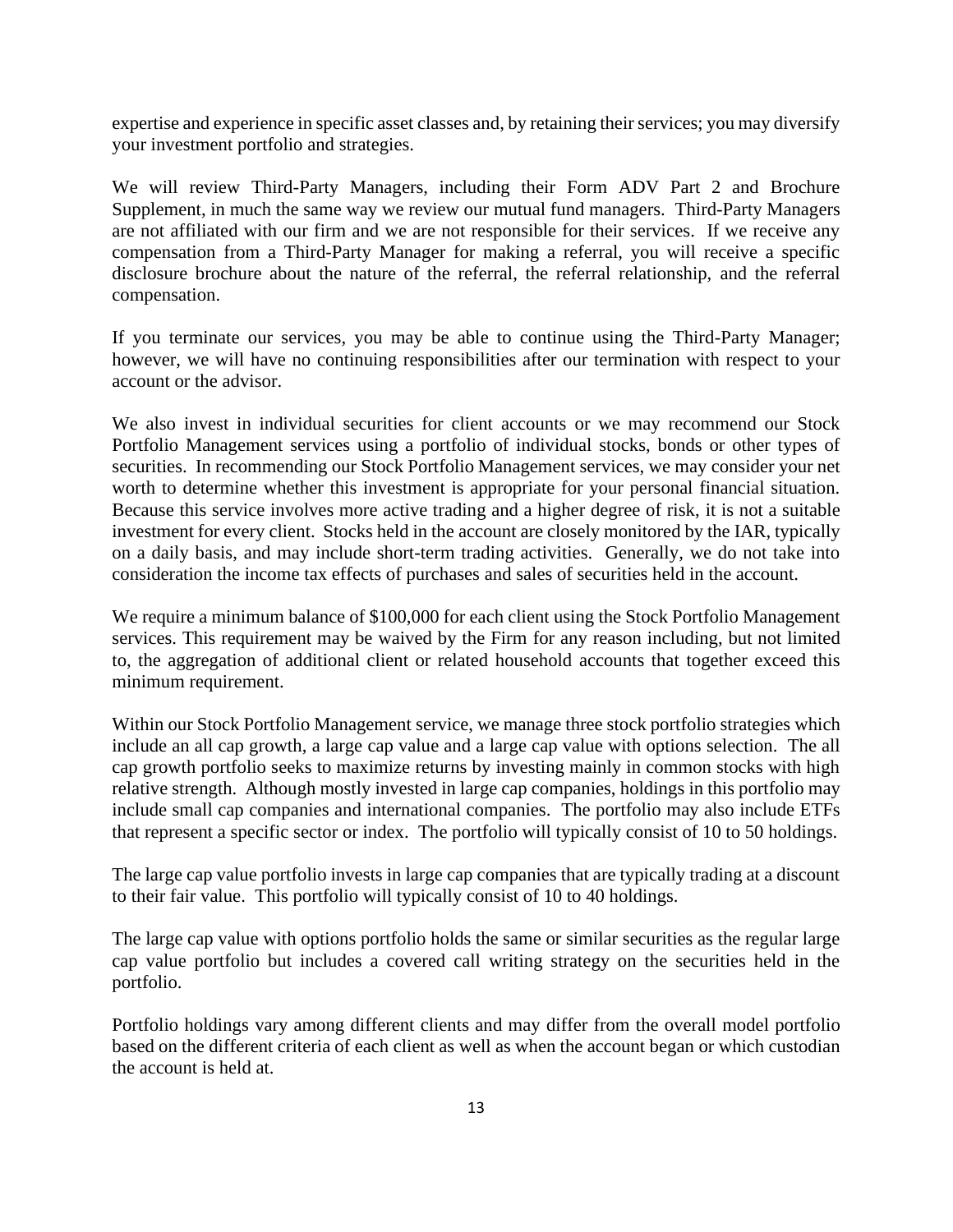### **Risk of Loss**

Investing in securities involves risk of loss that clients should be prepared to bear. Our primary investment strategy is strategic allocation utilizing mutual funds, ETFs or third-party asset managers. Our asset allocation strategies are based on efficient frontier models for which we rely heavily on Morningstar research. The primary risk of such a strategy is being fully invested in all market conditions. Another material risk is the underlying mutual funds, ETFs or third-party managers themselves. These investments may have certain trading restrictions and holding periods that may adversely affect the performance of a client portfolio.

#### Risks in General

The same factors that affect stock market performance generally affect the underlying funds owned by the clients. Domestic economic growth and market conditions, interest rate levels and political events are among these factors.

# Risk of Investing in Underlying Funds that own Common Stocks

The strategy invests in shares of equity underlying funds that own common stocks, which subjects the strategy and its clients to the risks associated with common stock investing. Overall stock market risks may affect the value of the funds. When the value of the fund's investments goes down, your investment in the underlying funds decreases in value and you could lose money.

#### Risk of Investing in Underlying Funds that own Fixed Income Securities

The strategy may invest in underlying funds, ETFs or TPM managers that own bonds and other debt securities. These securities are subject to the risk that their issuer may not be able to repay the principal and interest when due. In addition, the value of bond and other debt securities held by an underlying fund can change in response to changes in prevailing interest rates, causing volatility and possible loss of value as rates increase.

## Risk of Small and Medium Sized Companies

To the extent the strategy invests in underlying funds, ETFs or third-party managers that own stocks of small and medium capitalization companies, the strategy may be subject to additional risks. The earnings and prospects of these companies are more volatile than larger companies. Small and medium sized companies may have limited product lines and markets and may experience higher failure rates than do larger companies.

#### Foreign Risk

To the extent the strategy invests in underlying funds, ETFs, or with third-party managers that own foreign securities, including American Depositary Receipts (ADRs), the strategy may be subject to risks not usually associated with owning securities of U.S. issuers. These risks include adverse political, social and economic developments, differing auditing and legal standards, war, expropriation and nationalization.

#### Emerging Markets Risk

To the extent the strategy invests in underlying funds, ETFs, or third-party managers that own securities in emerging markets, the strategy will be subject to emerging market risks. The risks of foreign securities are typically increased in emerging markets. These risks include, among other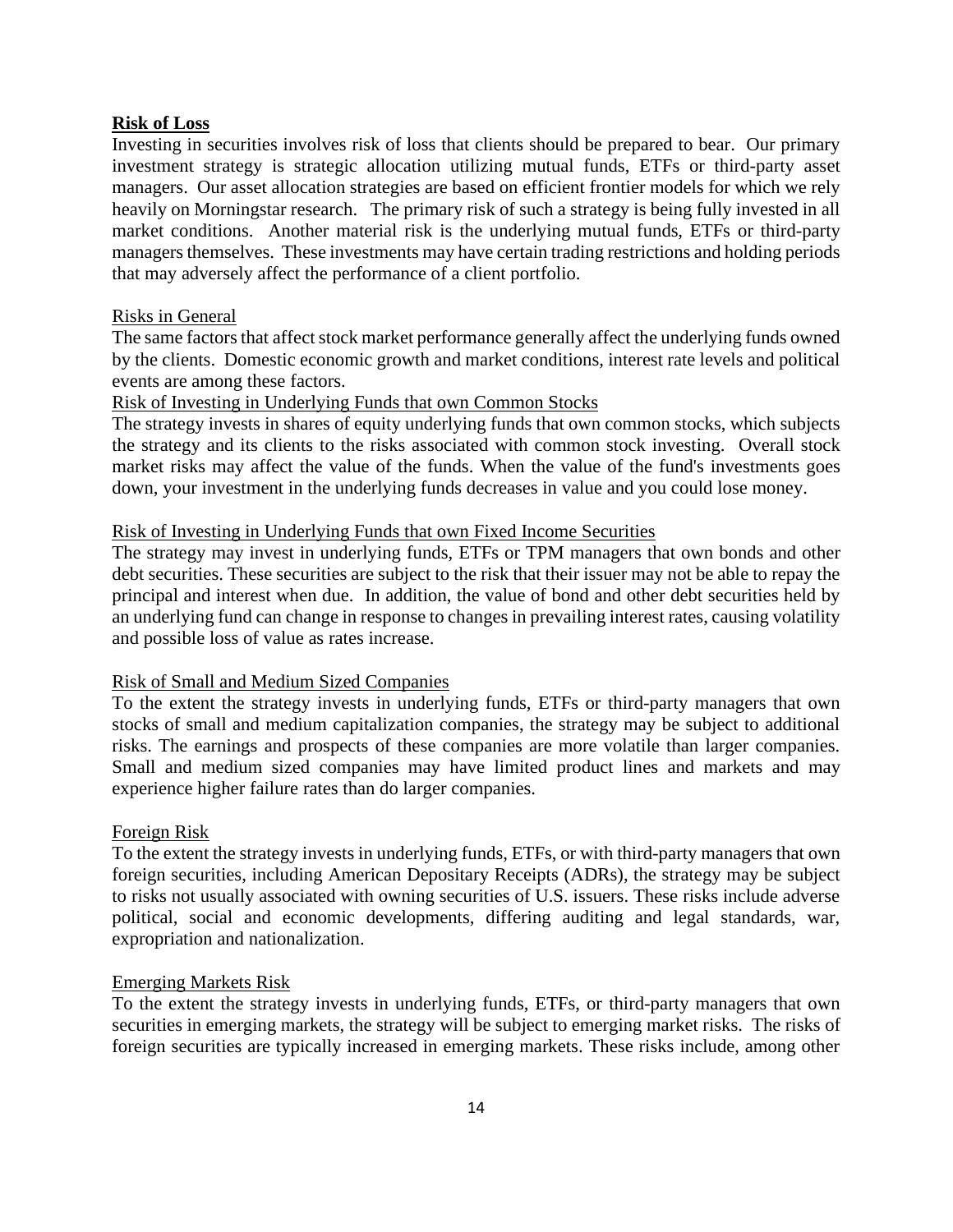things, political and economic instability, less developed securities markets and currency devaluations.

#### Sector Risk

Sector risk is the possibility that stocks within the same group of industries will decline in price due to sector-specific market or economic developments. If the advisor invests a significant portion of the strategy's assets in underlying funds, ETFs or third-party managers in a particular sector, the strategy is subject to the risk that companies in the same sector are likely to react similarly to legislative or regulatory changes, adverse market conditions and/or increased competition affecting that market segment.

# Risk of Non-Diversification

The strategy may invest in underlying funds, or ETFs that are non-diversified. A non-diversified fund has the ability to take larger positions in a smaller number of securities than a portfolio that is "diversified". Investing in non-diversified funds may result in greater volatility.

#### High Yield Securities Risk

The strategy may invest in underlying funds, ETFs, or third-party managers that purchase high yield securities. High yield securities are considered speculative and are less likely to have the capacity to pay interest and repay principal when due in the event of adverse business, financial or economic conditions. We do not believe this investment strategy involves any unusual risks.

### Additional Risks for Stock Portfolios

In addition to the risks discussed above, there are additional risks associated with the individual stock portfolios. The primary risk is a concentration in one area of securities, large cap stocks for example. We have certain limitations on qualifications for such an account to minimize these risks. We run several different stock portfolios that may include Large Cap Value, Large Cap Value with Options and All Cap Growth.

#### Fundamental Analysis Risk

Because it can take a long time for a company's value to be reflected in the market, the risk associated with this method of analysis is that a gain is not realized until the stock's market price rises to the company's true value.

#### Technical Analysis Risk

There are risks involved with this method, including the risk that the trends will change unpredictably, which is why we use a combination of methods and obtain information from a variety of sources.

#### Value Investing Risk

Value investing attempts to identify companies selling at a discount to their intrinsic value and is subject to the risk that a company's intrinsic value may never be fully realized by the market or that a company judged by the advisor to be undervalued may actually be appropriately priced.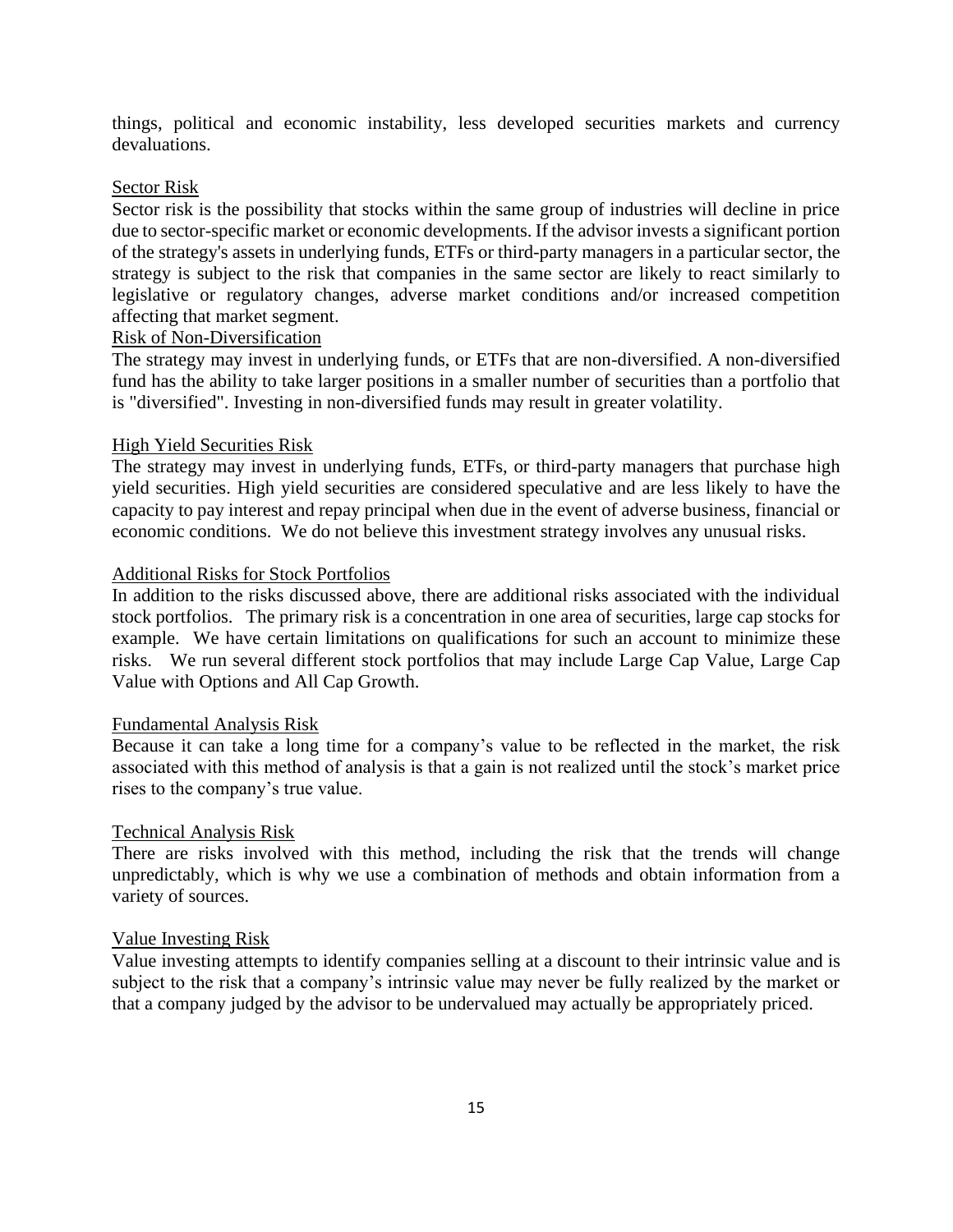#### Growth Investing Risk

Growth investing attempts to identify companies that are growing their earnings faster than the broader market and other companies in their sector. This generally involves more fluctuation partially due to the higher P/E and the inconsistency at times of the earnings. When implementing this strategy, we use predominantly technical analyses but may also include fundamental analyses at times.

# Covered Call Option Risk

Selling covered call options may limit the portfolio's gain, if any, on the underlying securities, and the client continues to bear the risk of a decline in the value of the underlying stock until the option expires or is closed out.

#### Exchange-Traded Fund Risk

An ETF may trade at a discount to its net asset value. Investors indirectly bear the fees and expenses charged by the underlying ETFs in which the program invests in addition to the program's direct fees and expenses. Clients will also incur brokerage costs from the purchase of ETFs, potential losses from the underlying ETFs and a level of risk arising from the investment practices of the underlying ETFs.

#### Risk of Non-Diversification

Non-diversification increases the risk that the value of the account could go down because of the poor performance of a single investment. We do not believe this investment strategy involves any unusual risks.

#### Risk of Tactical Investing and Leverage

Due to the nature of tactical investing it can often increase the risk of loss within a portfolio. Tactical investing includes moving in and out of markets based on market movements and other indicators. Our tactical portfolios also use leveraged and inverse funds which create additional risks. When using leveraged funds, the risk of loss can be greater than 2x the loss of the index that is represented by the fund or ETF. We also will use short funds or inverse funds when we think markets are going to go down. Should we take a position opposite of what the market does there could be substantial losses incurred. Generally, however, our tactical portfolios seek to reduce risk by avoiding adverse market movements by moving to a cash/money market position. The risk of missing positive returns by being in cash/money market positions also exists. This would be referred to as lost opportunity cost and is a real risk with any tactical investment strategy.

# **Item 9 – Disciplinary Information**

Registered investment advisors are required to disclose all material facts regarding any legal or disciplinary events involving the advisor or its associated persons, occurring within the preceding ten-year period, that would be material to a prospective or existing client's evaluation of the advisor or the integrity of its management. In accordance with these requirements, the following disclosure information is cited herein:

In 2015 a complaint was filed with FINRA against NEXT Financial Group by a client of that firm alleging that recommendations made by Glenn Wiggle in 2007 to purchase shares in one REIT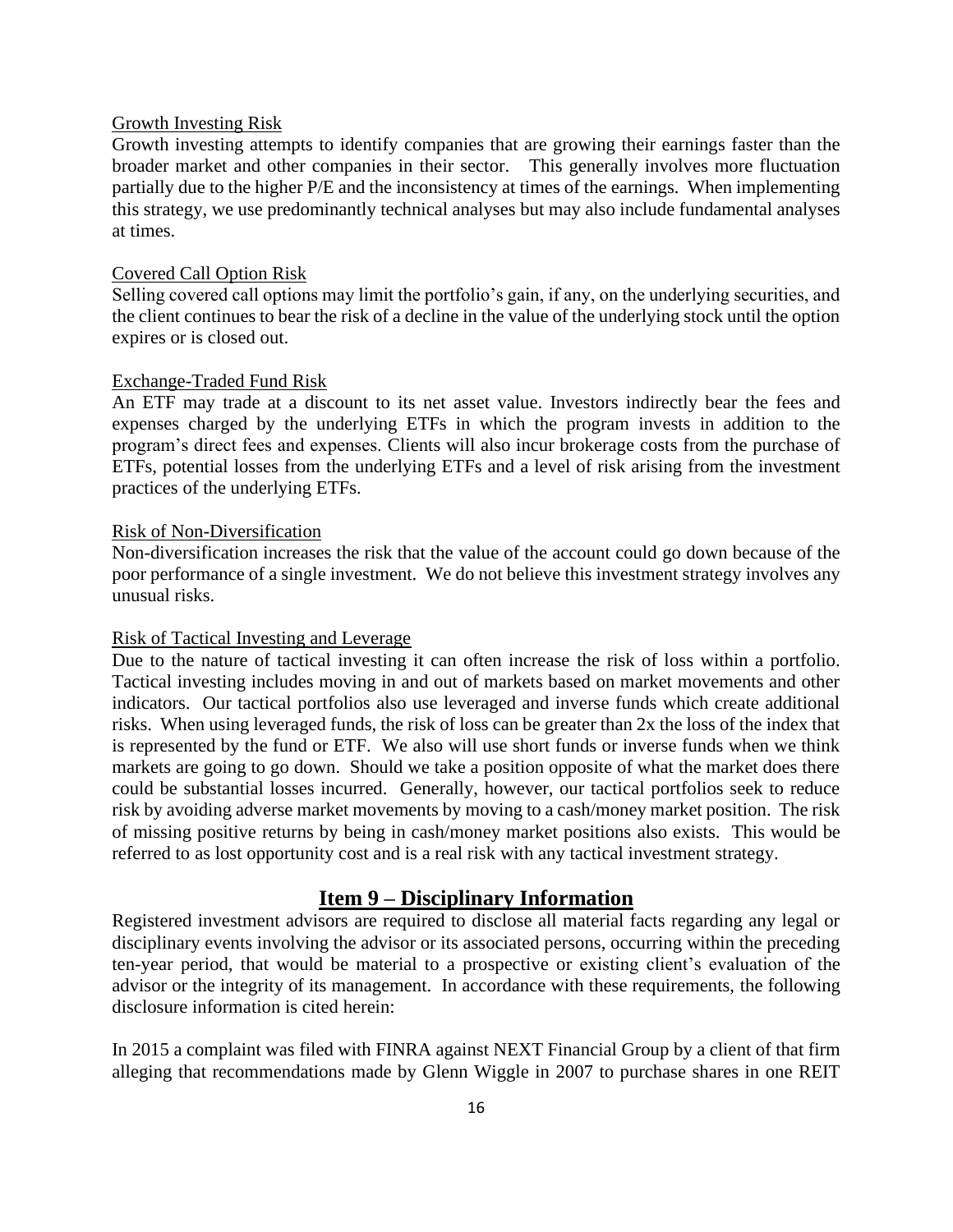and two limited partnerships were unsuitable. While Mr. Wiggle was affiliated with NEXT Financial as a Registered Representative at that time, he was only named as a subject within the complaint against NEXT but was not named as a respondent to the client's complaint. The allegation was denied by NEXT based on their assertion that the client was an accredited and experienced investor and understood the risks of the investments involved. By mutual agreement, a settlement was negotiated between NEXT Financial and the client in lieu of proceeding to arbitration. Mr. Wiggle, however, neither shared any financial liability in that settlement nor has he been a party to any other civil or regulatory disciplinary issues within the preceding ten years.

In February 2014, John Shockey, while employed as a Registered Representative of Merrill Lynch, Pierce, Fenner & Smith, Inc., was cited by Merrill Lynch for allegedly assisting a client in the acquisition of unregistered securities, a practice known as selling away. At that time, Mr. Shockey voluntarily resigned from Merrill Lynch and further investigation was conducted by FINRA. Based on FINRA's findings in 2016, Mr. Shockey was suspended as a Registered Representative for one year, subject to disgorgement of all compensation related to the transactions in question and assessed administrative penalties related to the adjudication of the complaint. Upon completion of his suspension in April 2017, Mr. Shockey's licenses and privileges as a FINRAregistered Registered Representative were restored. Mr. Shockey has not been the subject of any further civil or regulatory proceedings.

# **Item 10 – Other Financial Industry Activities and Affiliations**

#### **Other Business Activities**

Two of Independent Solutions' partners, Glenn Wiggle and Michael Lomas, are engaged in an outside business activity called the Financial Guys, LLC. The Financial Guys, LLC is a radio show in which the partners discuss various aspects of the financial services industry. Mr. Wiggle and Mr. Lomas are also stockholders in NEXT Financial Holdings Inc., which is the parent company of NEXT Financial Group, Inc., a securities broker/dealer with whom both were previously registered. Each owns less than 5% of the shares of that company. As stockholders, they will indirectly benefit from securities brokerage transactions, related brokerage fees and the ultimate profitability of that parent company.

Peak Brokerage is a FINRA- and SIPC-member securities broker/dealer located in Jupiter, Florida. In the capacity of a third-party asset manager, Independent Solutions may be utilized by Peak Brokerage to manage advisory client portfolios. In those cases, both the Firm and the respective managing IAR may receive advisory compensation from those activities. IARs of Independent Solutions may also be Registered Representatives of Peak Brokerage and, as such, they may engage in the provision of commission-based investment and insurance products to clients. Advisory clients engaging in broker/dealer transactions may incur commissions, fees and/or other charges which are not part of our firm's advisory fees. The receipt of commission income in these instances by IARs of Independent Solutions may create a conflict of interest, which is hereby disclosed to clients as required. The Firm may, however, reduce advisory fees in consideration of these individuals receiving commissions and transaction-based compensation to mitigate these conflicts. Clients are advised to carefully consider any such potential conflicts of interest when determining to implement our advice or investment recommendations. We would be happy to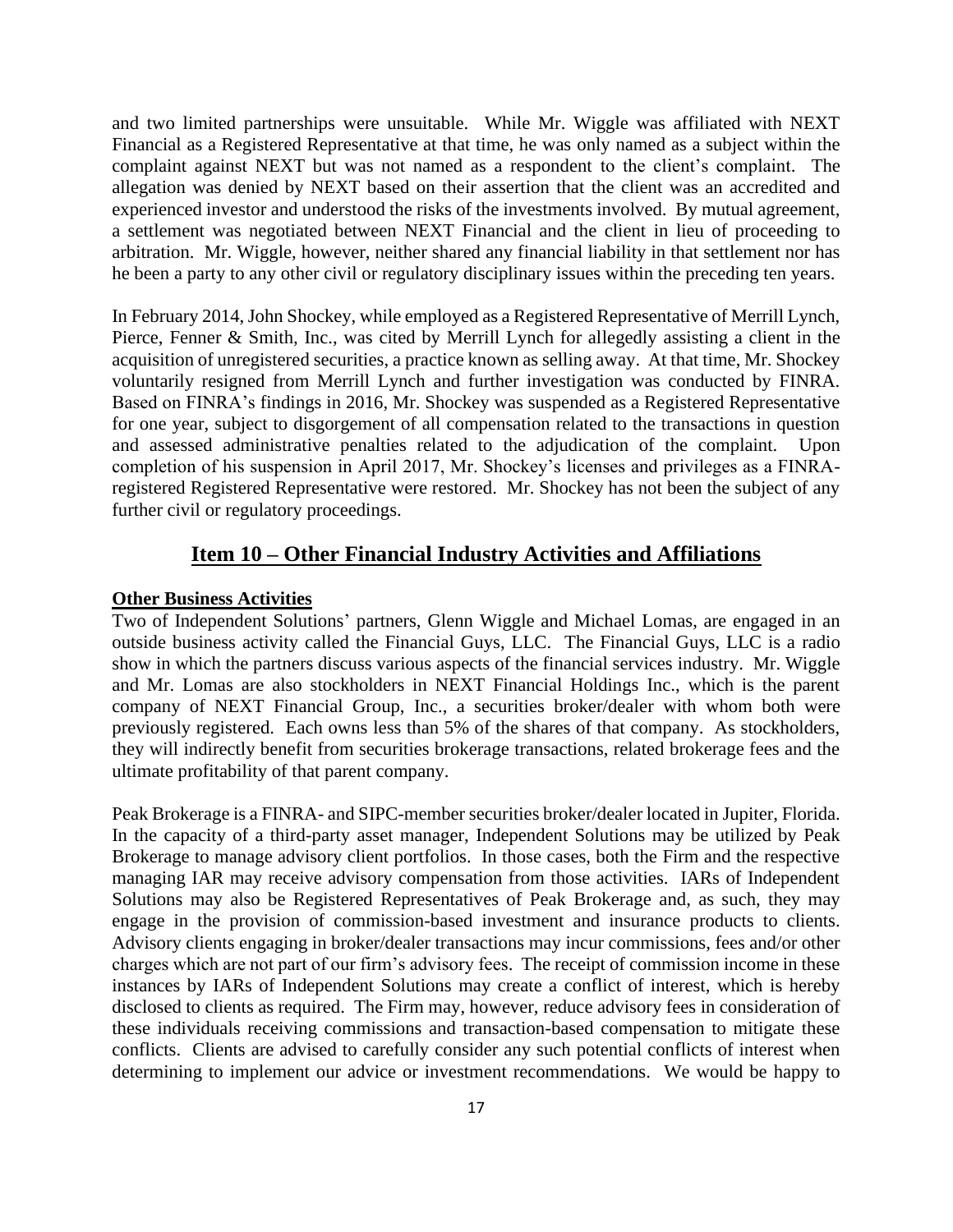discuss in greater detail our compensation arrangements and the related potential conflicts of interests with clients.

Mr. Wiggle and Michael Lomas, a partner in Independent Solutions, are co-owners of 305 Spindrift LLC, a real estate and property management company headquartered in Williamsville, New York. Independent Solutions currently leases its office space from and pays leasing fees to 305 Spindrift LLC. As owners of Spindrift LLC, Mr. Wiggle and Mr. Lomas derive additional compensation from its business relationship with Independent Solutions. While this does not appear to represent an inherent direct conflict of interest to clients of Independent Solutions, this relationship could incent Mr. Wiggle or Mr. Lomas to refer prospective clients to Independent Solutions. The Firm will provide to its clients, upon request, additional information relating to this relationship.

Further, some IARs of Independent Solutions are state-licensed insurance agents. As such, they may receive commission-based compensation from the sale of fixed and/or variable insurance products. Advisory clients of Independent Solutions, however, are under no obligation to purchase these products from these individuals and Independent Solutions does not share in these compensations.

# **Other Financial Industry Activities or Affiliations**

Glenn Wiggle, Michael Lomas, and Daniel Neiman have ownership interests in Neiman Funds Management LLC ("NFM"), which is a registered investment advisor. They do not, however, serve as IARs to that investment advisor. NFM provides investment advisory services to Neiman Funds (Neiman Large Cap Value Fund, Neiman Balanced Allocation Fund and Neiman Opportunities Fund). As a result of this relationship, these associated persons of Independent Solutions receive additional economic benefits in the way of either expense reimbursement or fee sharing arrangements with NFM. Since this may be seen as a potential conflict of interest, it is herein disclosed to clients. As stated above, clients are advised to carefully consider any such potential conflicts of interest when determining to implement our advice or investment recommendations.

Paul Meeks, an IAR and portfolio manager of Independent Solutions, also serves as a fund manager for WIREX, a growth equity mutual fund. His role with WIREX is wholly independent of his association with Independent Solutions and for which he may be compensated directly by WIREX. Mr. Meeks is also a Chartered Financial Analyst (CFA) and college professor at Western Washington University in Bellingham, Washington and is often featured on CNBC, Squawk Box and other broadcast media financial programs. Independent Solutions does not share in any compensation received by Mr. Meeks for these other activities.

Some IARs of our Firm have outside business activities which may include money management at other advisory firms. In these situations, the IAR is required to implement a trade rotation policy. For example, if the IAR has such an outside business relationship with an outside mutual fund manager, the IAR is required to execute Independent Solutions' model transactions on day one ahead of any mutual fund trades through that outside manager. On day two, trades through the outside manager will be executed ahead of those within the Firm's model. This trade rotation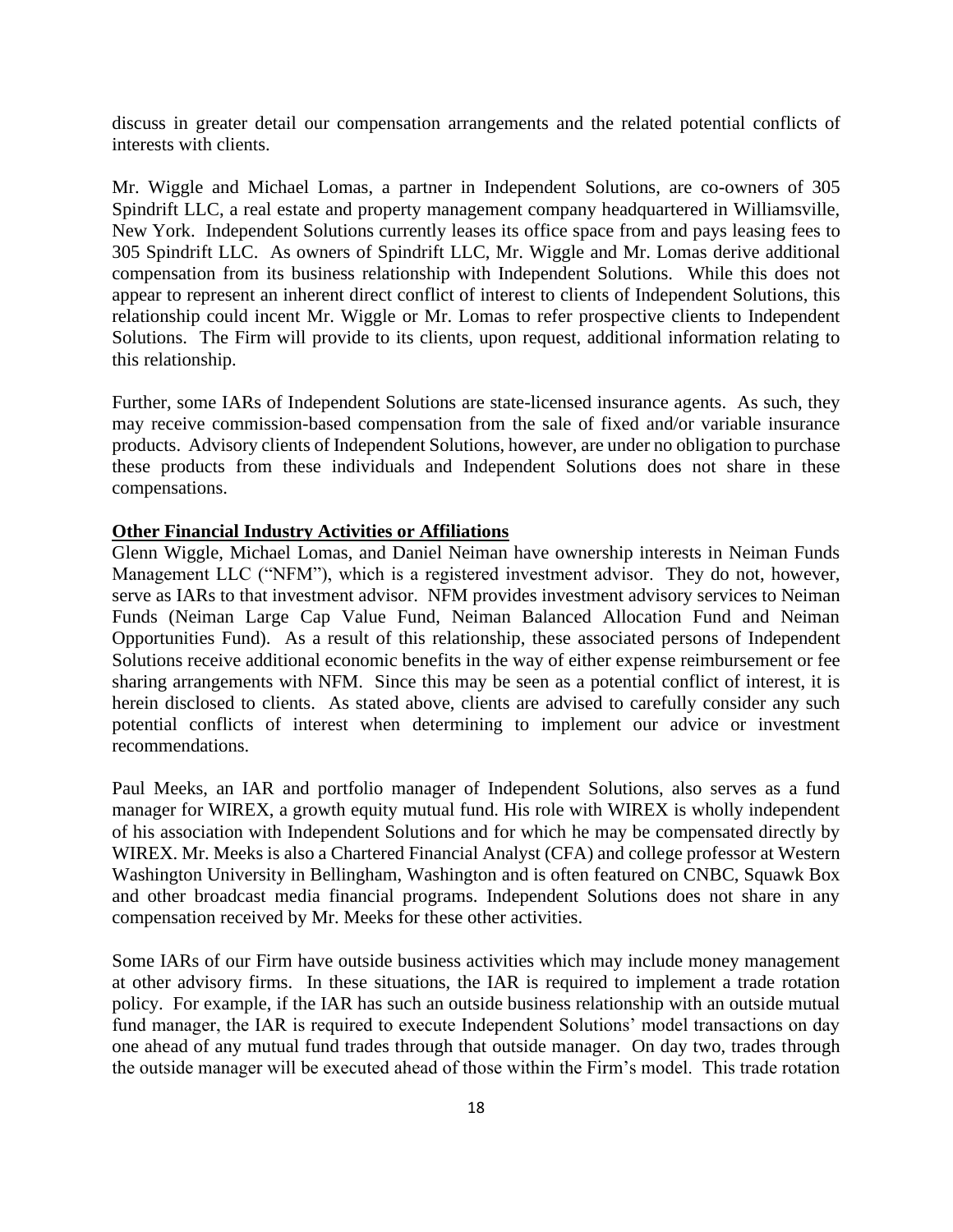policy is intended to minimize the impact of any potential disproportionate advantage or disadvantage on clients utilizing either Independent Solutions models or those of the outside mutual fund managers.

# **Item 11 – Code of Ethics, Participation or Interest in Client Transactions and Personal Trading**

Our Code of Ethics is designed to assure that the personal securities transactions, activities and interests of the associated persons of Independent Solutions will not interfere with making decisions in the best interest of advisory clients and implementing such decisions while, at the same time, allowing our associates to invest for their own accounts. Under the Code, certain classes of securities have been designated as exempt transactions, based upon a determination that these would materially not interfere with the best interest of our clients.

We have adopted a Code of Ethics that sets forth the standards of conduct expected of our associated persons and requires compliance with applicable securities laws. Our Code contains written policies reasonably designed to prevent the unlawful use of material non-public information by us or any of our associated persons. It also requires that certain of our personnel, called "access persons", report their personal securities holdings and transactions and obtain pre-approval of certain investments such as initial public offerings and limited offerings. All employees are required to annually review the Code of Ethics and sign an acknowledgement recognizing the principles stated in the Code. You may contact us to request a copy of our Code of Ethics.

If you separately engage one of our principals or representatives to purchase or sell a security or insurance, you will be informed that they will receive compensation and that the receipt of this compensation may create a conflict of interest. We do not, however, permit the purchase or sale of a security in a transaction made directly between a client and any person related to our firm. Our principals and representatives will often own the same securities recommended to our clients. Generally, these securities will be shares of open-ended mutual funds or stocks and bonds actively traded on a national securities exchange or market where the time and size of their purchases or sales will not affect transactions for our clients. If we do recommend the purchase or sale of a thinly traded security to a client, we will ensure that their transactions do not adversely affect clients nor improperly benefit our principals and representatives, typically by completing their transactions after all client transactions have been made. Orders for clients and orders for our own accounts may sometimes be aggregated or "batched" into one large order in accordance with our trade aggregation and allocation policy, which is described in connection with our brokerage placement practices below. Aggregated orders may achieve better execution for all participating accounts and those benefits will be fairly allocated among all participating accounts.

We utilize multiple clearing firms and trading platforms when executing securities transactions for our advisory clients. To ensure fairness to all clients from a pricing standpoint, we rotate between platforms on a 1-2-3-4 cycle. First in the rotation drops to last after their execution, etc. In certain cases, models within a platform will also go through a trade rotation process. Through this rotation process, we seek to minimize the impact of our trading in specific securities or markets in which those securities trade. Generally, trade rotation practices may result in a transaction being affected for a client's account near or at the end of a rotation, resulting in that account potentially bearing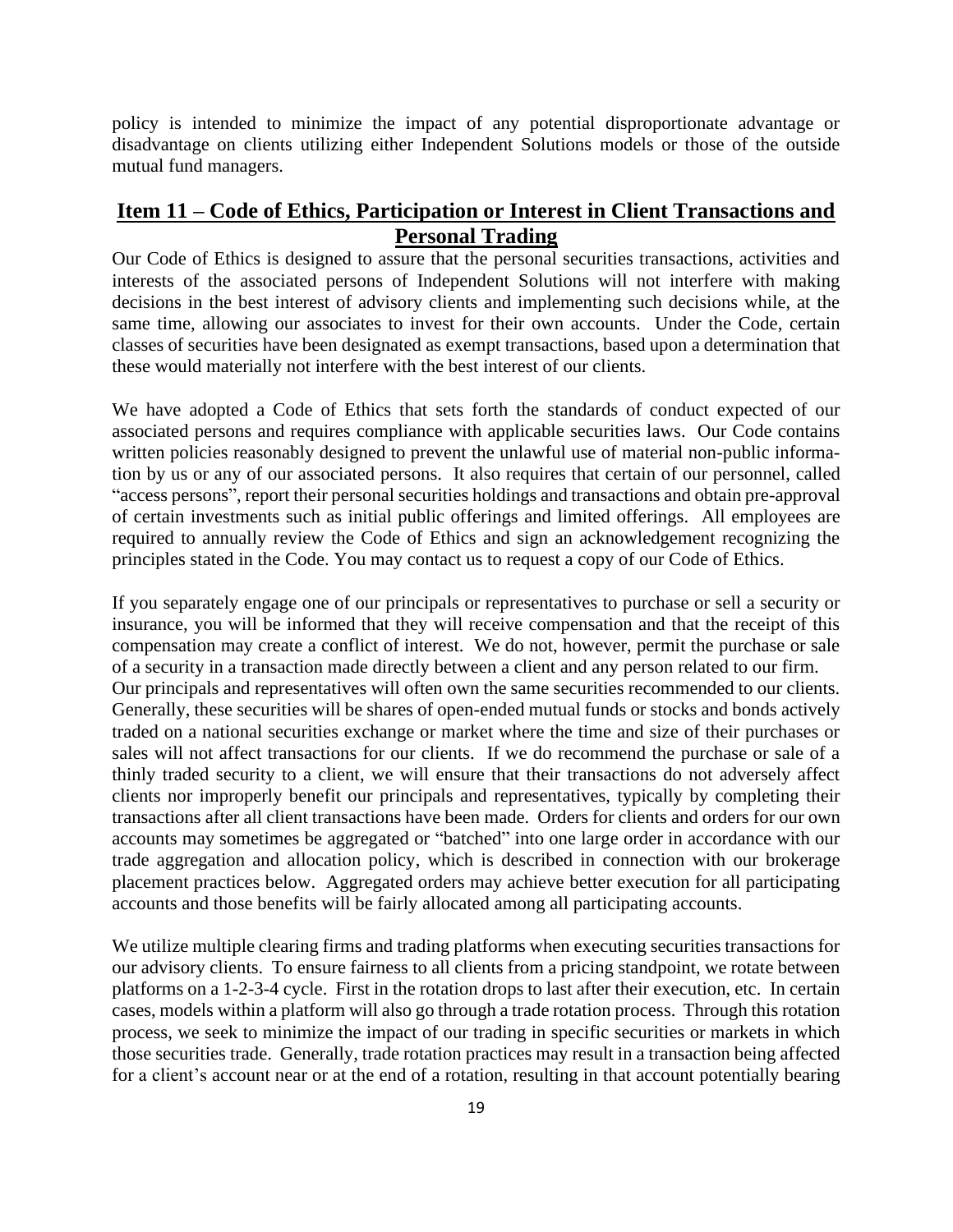the market price impact, if any, of trades executed in the same security traded earlier in the rotation. This could result in a client receiving a less favorable net price for the trade. However, trade rotation policies are typically designed to ensure that all clients are treated equitably and fairly over time.

Unless specifically permitted in our Code of Ethics, none of our access persons may affect for themselves or for their immediate family (i.e., spouse, minor children, and adults living in the same household as the access person) any transactions in a security which is being actively purchased or sold, or is being considered for purchase or sale, on behalf of any of our clients.

When we are purchasing or considering for purchase any security on behalf of a client, no access person may affect a transaction in that security prior to the completion of the purchase or until a decision has been made not to purchase such security. Similarly, when we are selling or considering the sale of any security on behalf of a client, no access person may affect a transaction in that security prior to the completion of the sale or until a decision has been made not to sell such security. These requirements are not applicable to: (i) direct obligations of the government of the United States; (ii) money market instruments, bankers' acceptances, bank certificates of deposit, commercial paper, repurchase agreements and other high quality short-term debt instruments, including repurchase agreements; (iii) shares issued by mutual funds or money market funds; and (iv) shares issued by unit investment trusts that are invested exclusively in one or more mutual funds.

# **Item 12 – Brokerage Practices**

#### **Selecting Brokerage Firms**

We generally recommend that clients use Fidelity Investments Institutional Wealth Services ("Fidelity"), Schwab Institutional ("Schwab") or TD Ameritrade Institutional ('Ameritrade") as custodial platforms for our portfolio management services. Factors which we consider in recommending these or any other custodian or broker/dealer to clients include their respective financial strength, reputation, execution, pricing, research and service. Independent Solutions does not, however, receive any fees or commissions from these firms resulting from their selection as custodians for client assets.

A client may direct us in writing to use a particular broker/dealer to execute some or all transactions for their account, a practice known as "directed brokerage". In that case, the client will negotiate terms and arrangements for the account with that broker/dealer and we will not seek better execution services or prices from other broker/dealers. As a result, the client may pay higher commissions or other transaction costs or greater spreads or receive less favorable net prices on transactions for the account than would otherwise be the case. Subject to our duty of best execution, we may decline a client's request to direct brokerage if, in our sole discretion, such directed brokerage arrangements would result in additional operational difficulties.

#### **Best Execution**

Independent Solutions reviews the execution of trades by each custodian on an annual basis, according to a review process documented in the Firm's written procedures manual. Trading fees charged by the custodians for their services are also reviewed as a component of the quarterly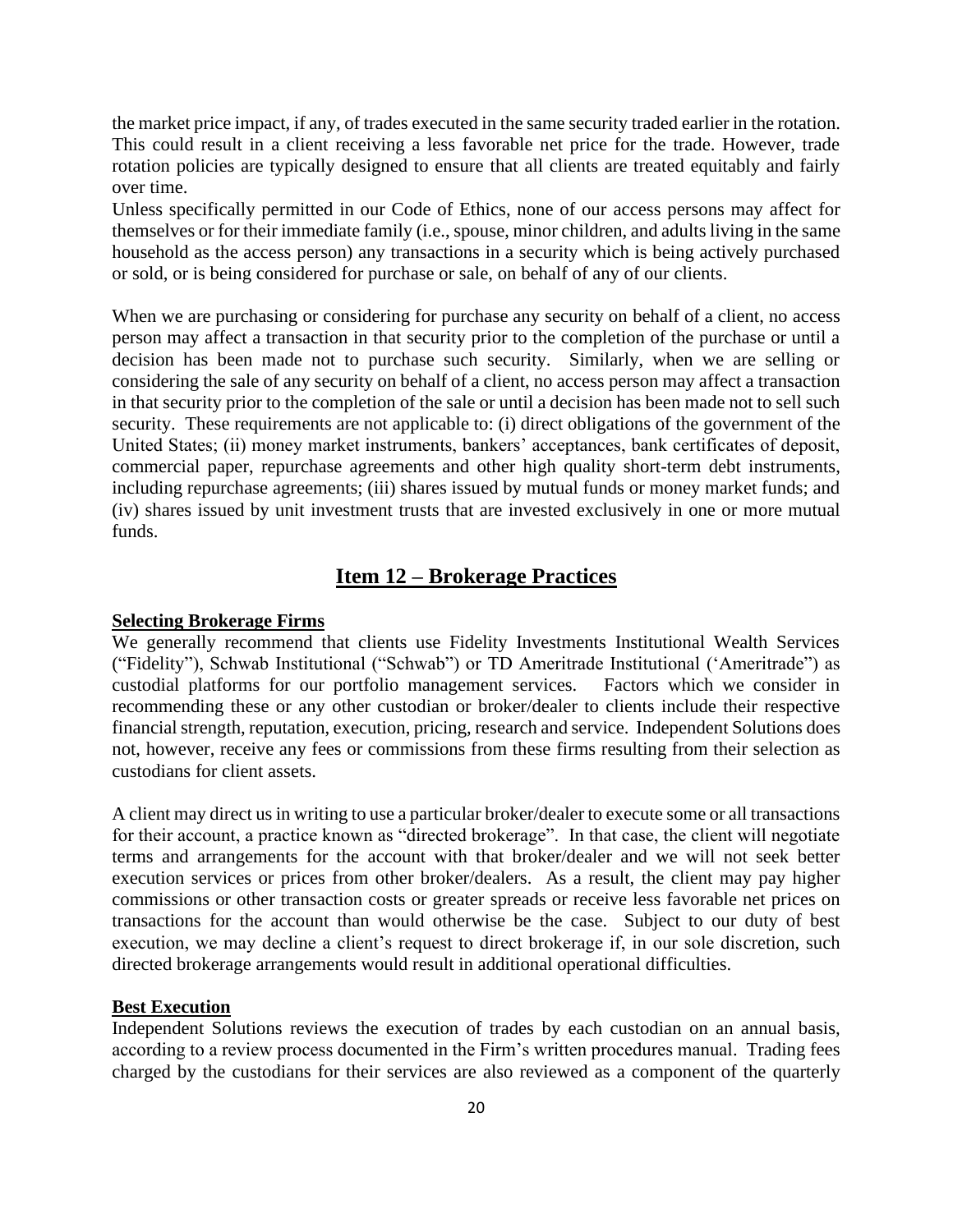review process. Based on the Firm's best execution reviews, custodians are retained or may be replaced.

Any commissions paid by our clients will comply with our duty to obtain "best execution" for their transactions. However, a client may pay a commission that is higher than another qualified broker/dealer might charge to affect the same transaction where we determine, in good faith, that the commission is reasonable in relation to the value of the brokerage and research services received. In seeking best execution, the determinative factor is not the lowest possible cost, but whether the transaction represents the best qualitative execution, taking into consideration the full range of a broker/dealer's services, including among others, the value of research provided, execution capability, commission rates, and responsiveness. Consistent with the foregoing, while we will seek competitive rates, we may not necessarily obtain the lowest possible commission rates for client transactions.

#### **Soft Dollars**

Advisory firms may receive research and/or other services from their selected custodians which are not routinely offered to a custodian's retail clients through "soft dollar" arrangements. Soft dollar benefits may enable Independent Solutions to obtain many mutual funds without transaction charges and other securities at nominal transaction charges. They may also make available to our Firm other products and services that benefit Independent Solutions but may not directly benefit our clients' accounts. Many of these products and services may be used to service all or some substantial number of our client accounts, including accounts not maintained at Schwab, Fidelity or Ameritrade. However, the commission and/or transaction fees charged by the custodians in conjunction with providing these products and services may be higher or lower than those charged by other custodians or broker/dealers.

Custodian products and services that assist us in managing and administering our clients' accounts may include software and other technology that:

- i. provide access to client account data such as trade confirmations and account statements;
- ii. facilitate trade execution and allocate aggregated trade orders for multiple client accounts;
- iii. provide research, pricing and other market data;
- iv. facilitate payment of our fees from clients' accounts; and/or
- v. assist with back-office functions, recordkeeping and client reporting.

Schwab, Fidelity and Ameritrade may also offer other services intended to help us manage and further develop our business enterprise. These services may include:

- i. compliance, legal and business consulting;
- ii. publications and conferences on practice management and business succession; and/or
- iii. access to employee benefits providers, human capital consultants and insurance providers.

Schwab, Fidelity and Ameritrade may also make available, arrange and/or pay third-party vendors for the types of services rendered to Independent Solutions. They may also discount or waive fees they would otherwise charge for some of these services or pay all or a part of the fees of a thirdparty providing these services to our Firm. They may provide other benefits such as educational events or occasional business entertainment of our personnel. In evaluating whether to recommend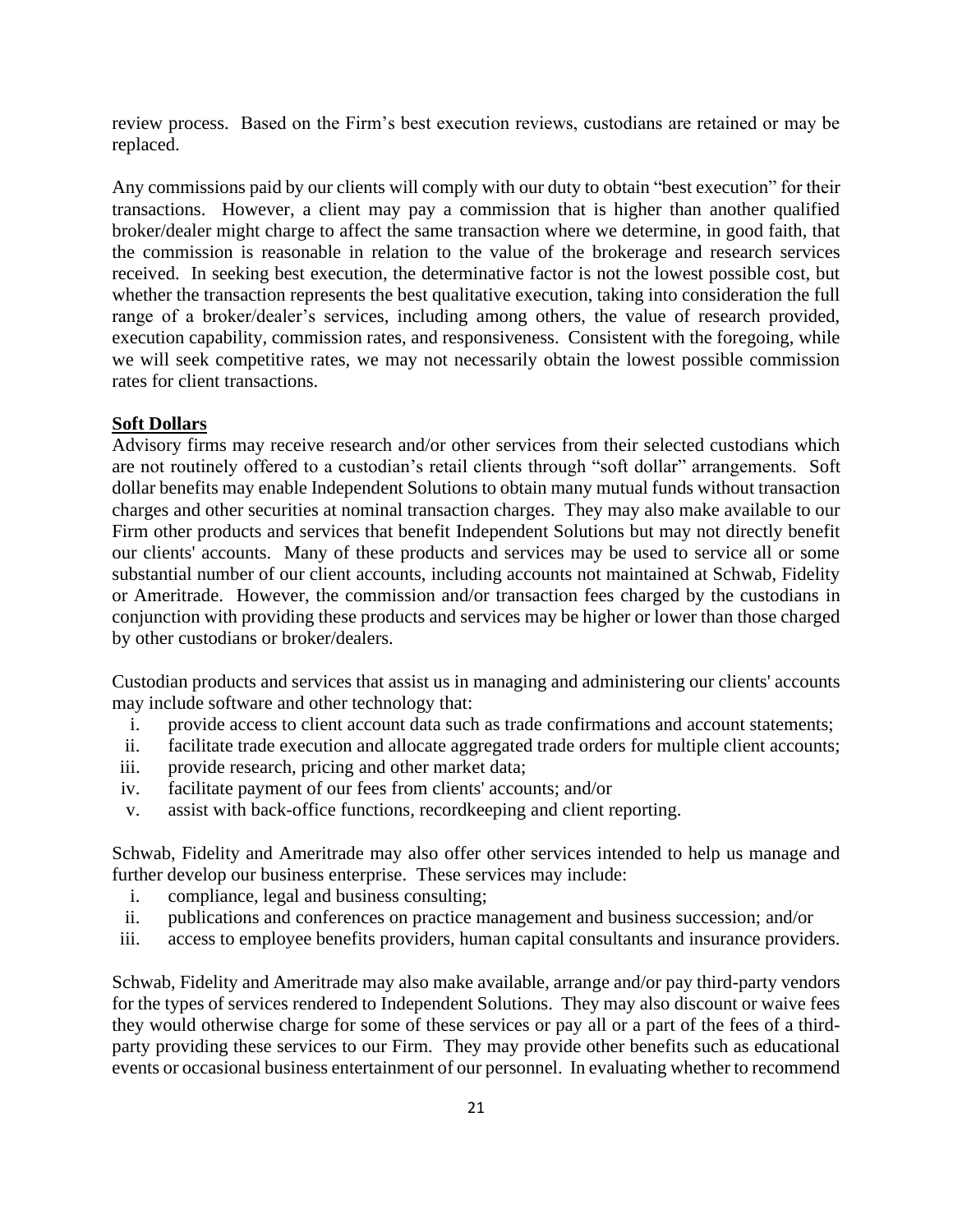or require that clients custody their assets at Schwab, Fidelity or Ameritrade, we may take into account the availability of some of the foregoing products and services and other arrangements as part of the total mix of factors we consider and not solely on the nature, cost or quality of custody and brokerage services provided by a custodian, which may create a potential conflict of interest.

The Firm may also engage the services of other service providers who provide select services not generally offered to retail investment clients. Such firms engaged by Independent Solutions provide software programs and related services utilized by the Firm to conduct risk assessments of clients and corresponding portfolio model constructions. The Firm may then elect to engage these firms in the capacity of third-party asset managers, employing their proprietary platform models and select mutual fund offerings for a portion of the advisory fee charged by Independent Solutions to its clients. Some elements of the research and software provided to Independent Solutions may be viewed as soft dollar benefits to the Firm. Further, these relationships could result in real or perceived conflicts of interest by directing client assets to the proprietary platforms available through these firms in conjunction with utilizing their risk assessment software. As stated above, however, clients are not assessed any additional fees related to use of these programs or portfolio models.

#### **Order Aggregation**

The aggregation or "blocking" of client transactions is a process in which a client's order for a particular security may be combined with orders of other clients for the same security into a trading block prior to execution. This may allow the advisor to execute transactions in a more timely, equitable and efficient manner and seeks to reduce overall commission charges to each client. Independent Solutions may occasionally execute block trading within its client portfolios. The Firm's IARs may, but are not obligated to, combine or aggregate multiple orders to obtain the best execution and to equitably allocate among their clients the difference in price that might have been obtained had such orders been placed independently.

#### **Reviews**

# **Item 13 – Review of Accounts**

The frequency and triggering factors for internal account reviews depend upon the services engaged by a client. For our investment management services, account reviews are conducted on a regular basis and not less frequently than quarterly. Reviews may involve the entire account or just specific securities held in an account. In addition to regular reviews, additional or spontaneous reviews may be triggered by market or economic news or events as well as by the receipt by the Firm of new personal or financial information provided by the client.

For our clients using portfolio management services, reviews are normally in response to client requests but may also occur at the time of significant new deposits or withdrawals, during substantial changes in market conditions, according to an interval agreed upon at the time of engagement or at any other time solely at our discretion. Clients are obligated to contact us when there exists a real or potential change in the client's financial condition so we can review their portfolio relative to any new information so we can ensure the investment strategies continue to be appropriate.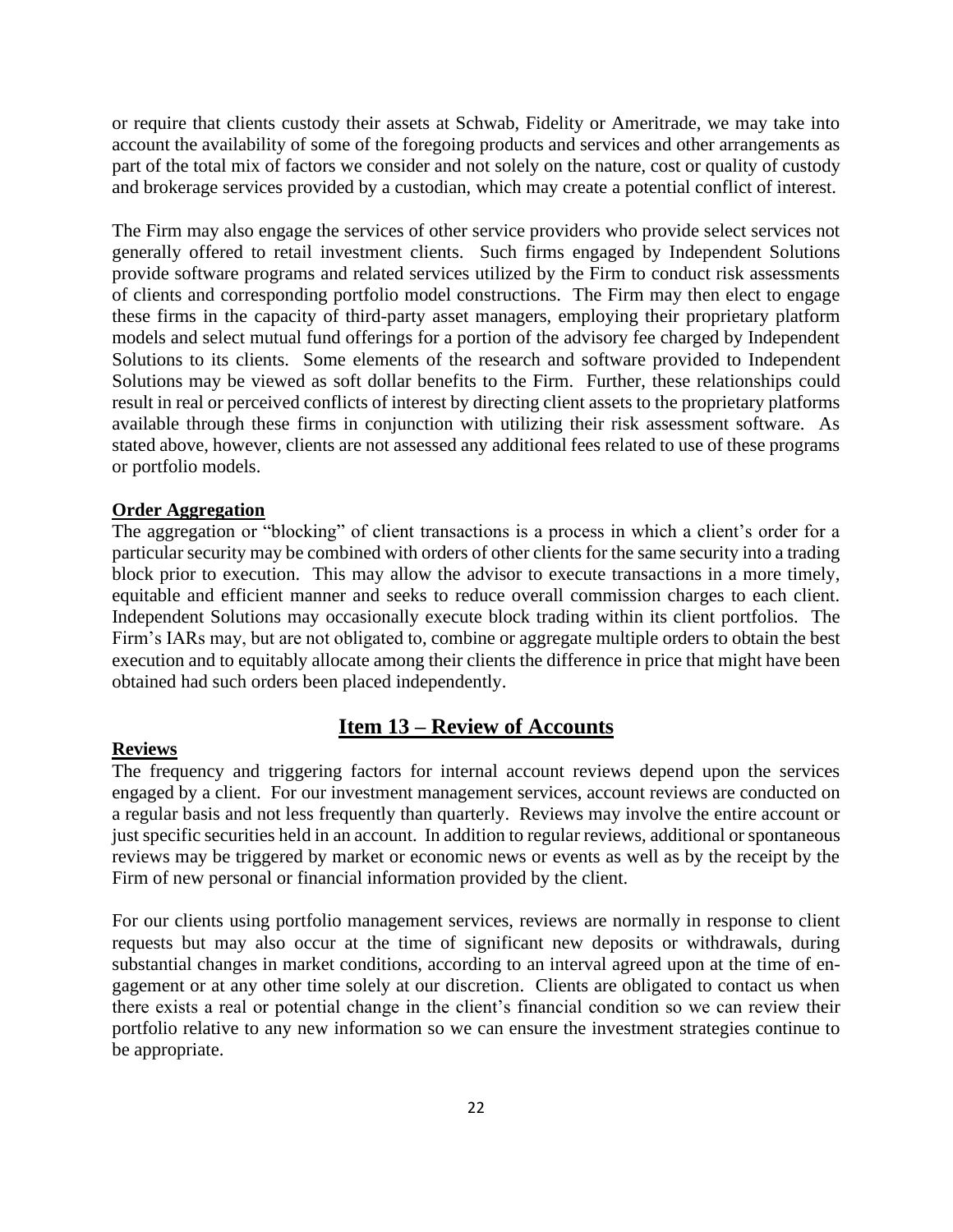# **Reviewers**

The securities within the client's account will be reviewed by our principals. Responsibility for reviews is shared equally by the principals of our Firm.

For clients using our portfolio management services, portfolio position statements are sent monthly, quarterly, semi-annually or annually, depending on the particular account and the account's custodian. These statements include the valuation of each security in the account. We offer optional performance reports which, if selected, will be specified in our client services agreement. When available, reports may be delivered via e-mail upon request.

Clients may also receive periodic statements of their accounts from their account custodians. The frequency of custodians' statements may vary but are typically sent to clients on either a monthly or quarterly basis. For clients using our financial planning and consulting services, reports are provided upon completion of their respective plan or consultation project.

# **Item 14 – Client Referrals and Other Compensation**

We may engage solicitors to market our services. If we do so, the client will receive a separate solicitor's disclosure brochure describing our solicitation arrangements, the compensation we pay to the solicitor and the terms of that relationship. The client will also receive a copy of this Form ADV Part 2A, as our disclosure brochure. If the solicitor refers a client to us, the client's total advisory fees will be based, in part, on the amount of the solicitation fee we pay to the solicitor. These clients may be paying more than our other clients for the same advisory services depending upon the amount of the client's advisory fees paid to the solicitor.

As part of our marketing effort, we regularly provide additional training and education to our selected solicitors in due diligence, compliance and the technical aspects of our products and services which are valuable to their business. This training, including the travel, lodging and food expenses connected with such training, is provided by us at no cost to the participating solicitors. Also, as part of our marketing effort, we may pay to attend conferences and/or symposiums sponsored by broker/dealer firms who refer us business. The cost of the training, education, conferences and/or symposium sponsorships is paid out of our portion of the advisory fees and is not an additional expense to clients or any other investor. We do not believe that such arrangements influence the individual solicitors of the broker/dealer firms to refer business to us or to other advisors with whom the broker/dealer may have similar agreements.

# **Item 15 – Custody**

Clients should receive at least quarterly statements from the broker dealer, bank or other qualified custodian that holds and maintains their investment assets. Independent Solutions urges you to carefully review such statements and compare such official custodial records to the account statements that we may provide to you. Our statements may vary from custodial statements based on accounting procedures, reporting dates, or valuation methodologies of certain securities.

# **Item 16 – Investment Discretion**

Under our Investment Management Agreements, clients grant us the discretion to manage their accounts. This includes authority to choose the securities and amounts to buy and sell for their